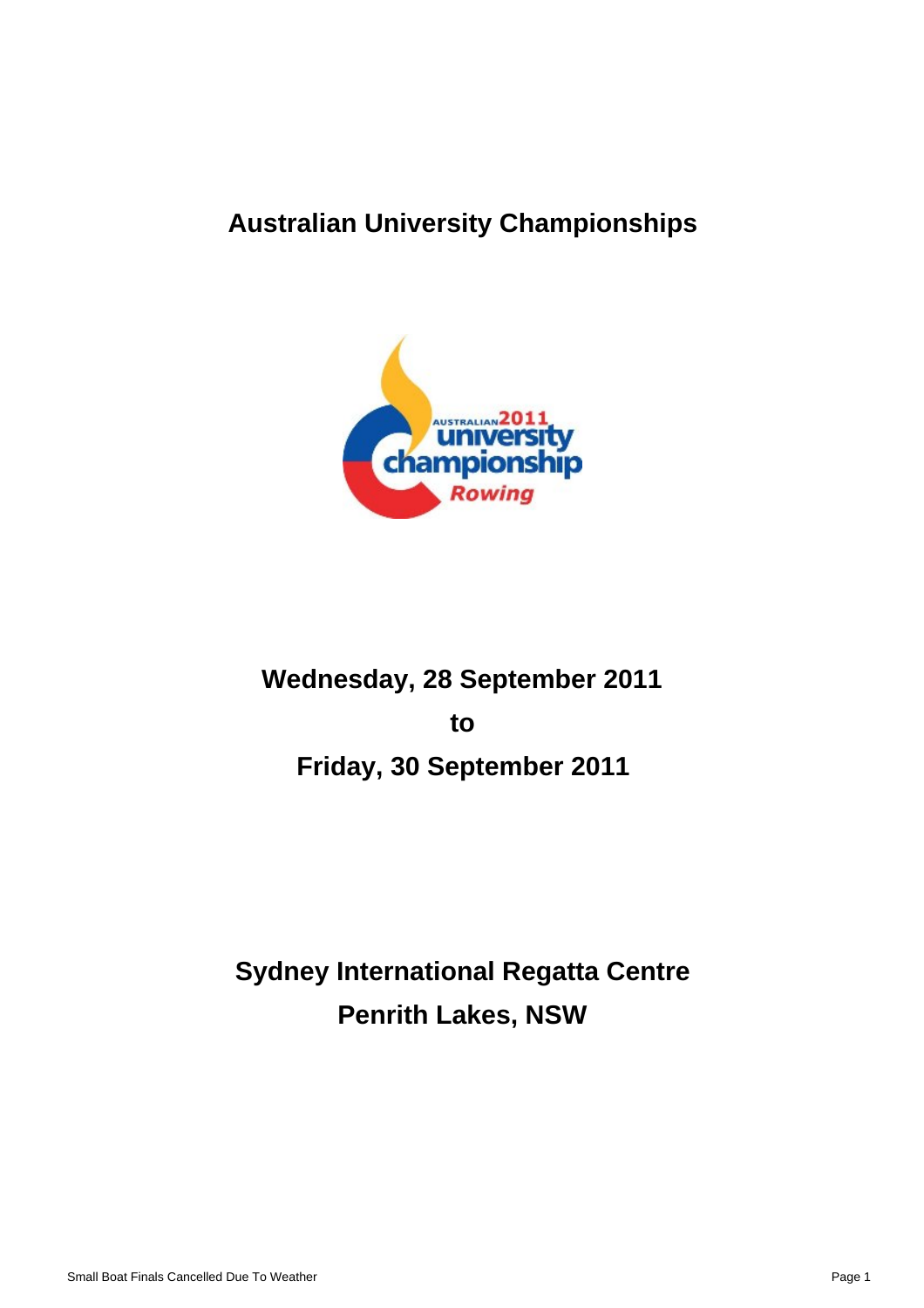

# 2011 Australian University Championships

| #  | Code            | Event                            | Page # |
|----|-----------------|----------------------------------|--------|
| 1  | Mix $4+$        | Mixed Coxed Four                 | 3      |
| 2  | $Mix 8+$        | Mixed Eight                      | 3      |
| 3  | M <sub>2x</sub> | Men's Double Scull               | 4      |
| 4  | $W_1x$          | Women's Single Scull             | 5      |
| 5  | W 2-            | Women's Pair                     |        |
| 6  | WL 4x           | Women's Lightweight Quad Scull   |        |
| 7  | $M$ 4+          | Men's Coxed Four                 | 8      |
| 8  | ML 1x           | Men's Lightweight Single Scull   | 10     |
| 9  | W <sub>2x</sub> | Women's Double Scull             | 11     |
| 10 | $W_8+$          | Women's Eight                    | 12     |
| 11 | M 2-            | Men's Pair                       | 13     |
| 12 | ML4-            | Men's Lightweight Four           | 14     |
| 13 | M 1x            | Men's Single Scull               | 14     |
| 14 | WL 1x           | Women's Lightweight Single Scull | 15     |
| 15 | W 4+            | <b>Women's Coxed Four</b>        | 15     |
| 16 | $M8+$           | Men's Eight                      | 17     |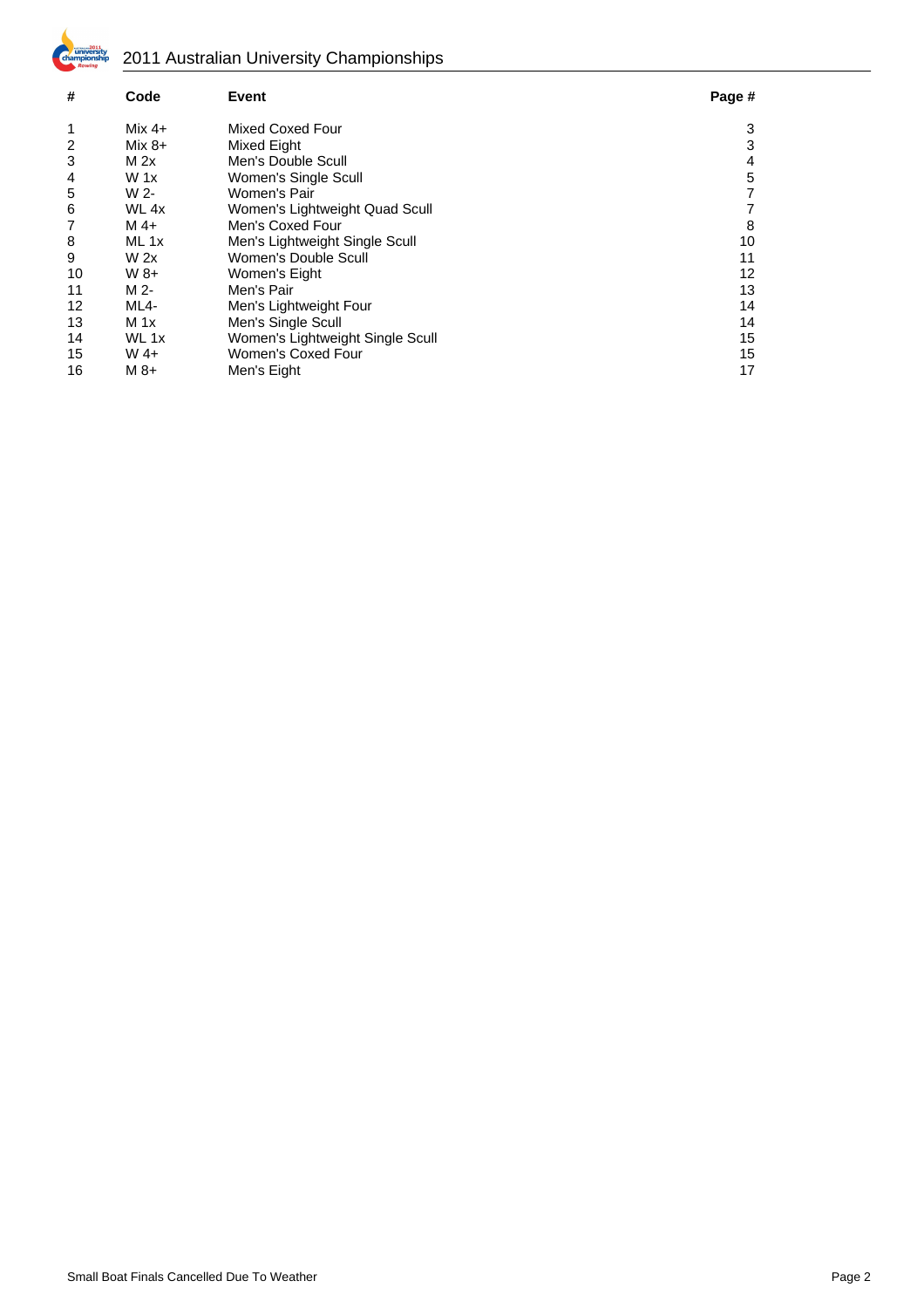

### Event 1 : Mixed Coxed Four

| Race 42        |           | <b>Mixed Coxed Four</b>                                     |           |                |            |         | Heat 1         |                |
|----------------|-----------|-------------------------------------------------------------|-----------|----------------|------------|---------|----------------|----------------|
| Place          |           | Crew                                                        |           | Lane           | 500m       | 1000m   |                | Margins        |
| 1              | 01.03     | <b>Melbourne University</b>                                 |           | 6              | 1:58.30(1) | 3:56.70 | 0.00           | $+0.00$        |
|                |           | J.McMahon, G.Morrison, J.Redhead*, W.Hannemann*, c: S.Sloss |           |                | 1:58.30    | 1:58.40 |                |                |
| $\overline{2}$ | 01.02 ANU |                                                             |           | $\overline{7}$ | 1:59.79(3) | 3:58.57 | 1.87           | $+1.87$        |
|                |           | S.McFadden, J.Williams, B.Buckland, N.Purnell, c: I.Cowan   |           |                | 1:59.79    | 1:58.78 |                |                |
| 3              |           | 01.06 Sydney University                                     |           | 3              | 1:59.23(2) | 3:59.49 | 0.92           | $+2.79$        |
|                |           | M.Cavanagh, M.Doumanis, J.Goswell, J.Goddard, c: G.Fick     |           |                | 1:59.23    | 2:00.26 |                |                |
| 4              | 01.09 UTS |                                                             |           | 5              | 1:59.90(4) | 4:02.08 | 2.59           | $+5.38$        |
|                |           | E.Andrews, J.Salmon, H.Playfair, P.Blacklaw, c: T.Clarke    |           |                | 1:59.90    | 2:02.18 |                |                |
| 5              |           | 01.08 University of WA                                      |           | 4              | 2:04.69(5) | 4:15.35 |                | 13.27 +18.65   |
|                |           | G.Reid,C.Aylett,K.Gileran,C.Ravine,c:A.Ravine               |           |                | 2:04.69    | 2:10.66 |                |                |
|                |           | Progress: 1,2,3->A Final; Rest->B Final                     |           |                |            |         |                | *substitute    |
| Race 43        |           | <b>Mixed Coxed Four</b>                                     |           |                |            |         | Heat 2         |                |
| Place          |           | Crew                                                        |           | Lane           | 500m       | 1000m   |                | Margins        |
|                | 01.01     | Adelaide Uni                                                |           |                | 2:03.14(2) | 4:12.94 | 0.00           | $+0.00$        |
| 1              |           | H.Burgin, C.Beasley, E.Chamberlayne, C.Auricht*, c: G.Hanus |           | 3              | 2:03.14    | 2:09.80 |                |                |
|                |           | 01.10 Macquarie Uni                                         |           |                | 2:01.23(1) | 4:14.44 | 1.50           | $+1.50$        |
| 2              |           | M.O'Sullivan, C.McMahon, C.Williams, O.Black, c: S.Delavere |           | $\overline{7}$ | 2:01.23    | 2:13.21 |                |                |
|                |           | 01.04 Monash Uni                                            |           |                | 2:07.33(3) | 4:23.37 |                | $8.93 + 10.43$ |
| 3              |           | A.O'Halloran*,M.Pineo*,L.Finegan*,J.Hooper*,c:E.Bradford    |           | 6              | 2:07.33    | 2:16.04 |                |                |
|                |           | 01.05 Newcastle Uni                                         |           |                | 2:24.50(5) | 4:58.76 | 35.39          | $+45.82$       |
| 4              |           | J.Hanrahan, M.Dupont, M.Dupont, J.Bobrowski, c: E.Bollinger |           | 5              | 2:24.50    | 2:34.26 |                |                |
|                |           | 01.07 University of NSW                                     |           |                | 2:24.32(4) | 5:05.13 |                | $6.37 +52.19$  |
| 5              |           | K.Cocokios, K.Brodie*, B.Heenan, R.Selbie, c: O.Couch       |           | 4              | 2:24.32    | 2:40.81 |                |                |
|                |           | Progress: 1,2,3->A Final; Rest->B Final                     |           |                |            |         |                | *substitute    |
| Race 47        |           | <b>Mixed Coxed Four</b>                                     |           |                |            |         | A Final        |                |
|                |           |                                                             |           |                |            |         |                |                |
|                |           |                                                             | CANCELLED |                |            |         |                |                |
| Race 46        |           | <b>Mixed Coxed Four</b>                                     |           |                |            |         | <b>B</b> Final |                |
|                |           |                                                             | CANCELLED |                |            |         |                |                |
|                |           |                                                             |           |                |            |         |                |                |

#### Event 2 : Mixed Eight

| Race 44        | Mixed Eight                                                  |      |                  |         | Heat 1 |             |
|----------------|--------------------------------------------------------------|------|------------------|---------|--------|-------------|
| <b>Place</b>   | Crew                                                         | Lane | 500 <sub>m</sub> | 1000m   |        | Margins     |
|                | 02.06 Sydney University                                      |      |                  |         |        |             |
| 1              | G.Beale, S.White, B.Sheldrick, E.Winstanley,                 | 4    | 1:43.92(1)       | 3:43.54 | 0.00   | $+0.00$     |
|                | R.Edwards, E.De Carvalho, R.Allsop, S.Belonogoff, c: W.Raven |      | 1:43.92          | 1:59.62 |        |             |
|                | Adelaide Uni<br>02.01                                        |      |                  |         |        |             |
| $\overline{2}$ | T.Cocks, D.Holst, A.Thompson, O.Sainsbury,                   | 7    | 1:52.37(2)       | 4:03.80 | 20.26  | $+20.26$    |
|                | S.Robson, S.Paterson, K.Rosenblatt, K.Averin*, c: L.Hyde     |      | 1:52.37          | 2:11.43 |        |             |
|                | University of NSW<br>02.07                                   |      |                  |         |        |             |
| 3              | A.Johnstone, A.Green*, M.Thiermann, E.Lester,                | 5    | 1:57.58(3)       | 4:14.87 | 11.07  | $+31.33$    |
|                | M.Hannaford, D.Sykes, F.Mimberg, H.Thomson, c: H.Schilling   |      | 1:57.58          | 2:17.29 |        |             |
|                | Newcastle Uni<br>02.05                                       |      |                  |         |        |             |
| 4              | T.Davis, E.Bollinger*, R.Kirby-Faust*, J.Richardson,         | 6    | 2:10.39(4)       | 4:36.20 | 21.33  | $+52.66$    |
|                | M.Nelson, A.Copeman, C.Bond, N.Wilkinson, c: M.Holmes        |      | 2:10.39          | 2:25.81 |        |             |
|                | Progress: 1,2,3->A Final; Rest->B Final                      |      |                  |         |        | *substitute |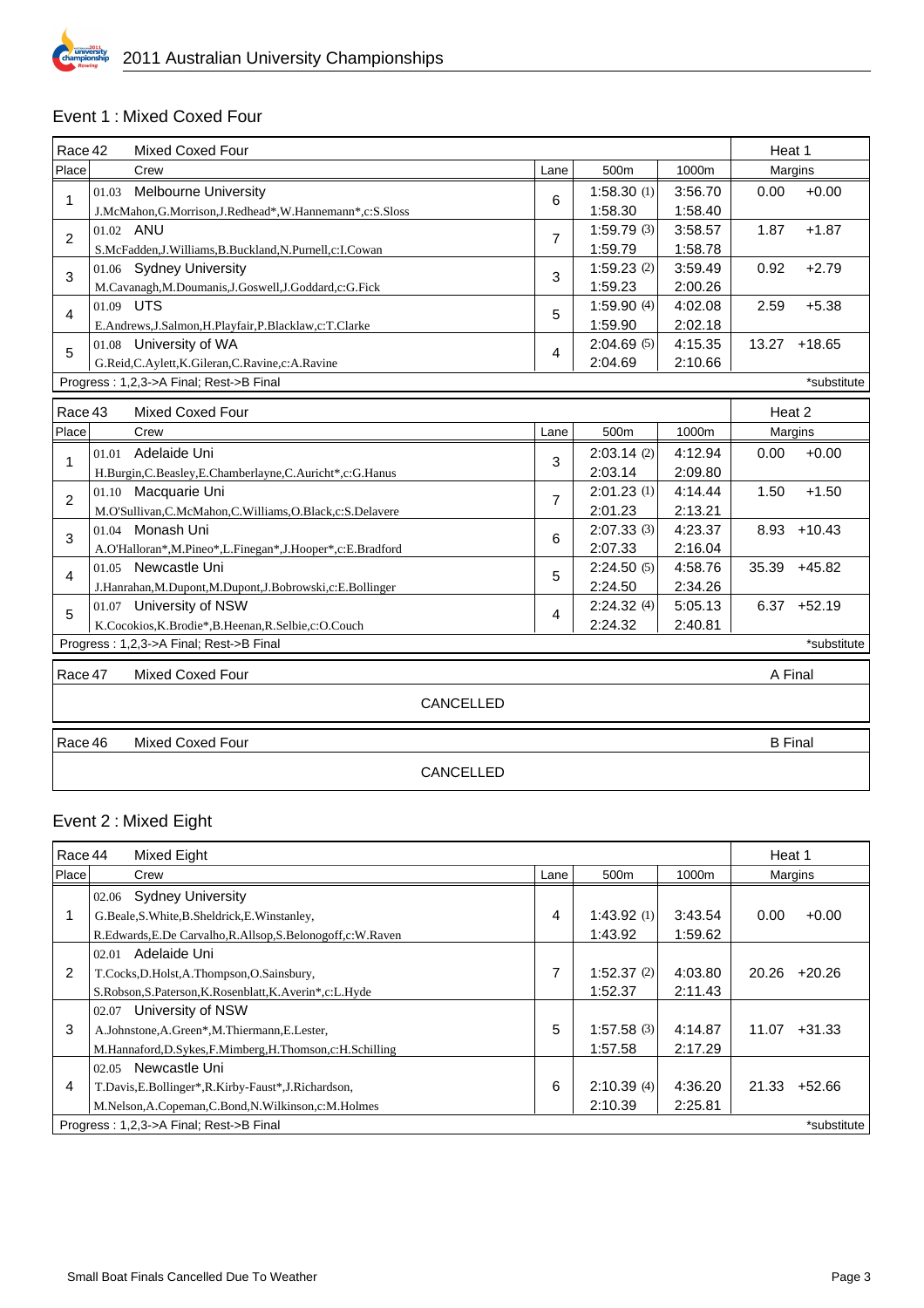

| Race 45        |           | Mixed Eight                                                |                  |      |            |         | Heat 2 |                |
|----------------|-----------|------------------------------------------------------------|------------------|------|------------|---------|--------|----------------|
| Place          |           | Crew                                                       |                  | Lane | 500m       | 1000m   |        | Margins        |
|                | 02.03     | <b>Melbourne University</b>                                |                  |      |            |         |        |                |
|                |           | J.Watt*,M.McGauran*,C.Sutherland,S.Sutherland,             |                  | 5    | 1:54.88(1) | 3:59.66 | 0.00   | $+0.00$        |
|                |           | J.Smith, S.Booth, S.Alexander*, B.Quinlan*, c: F.Rickard   |                  |      | 1:54.88    | 2:04.78 |        |                |
|                | 02.04     | Monash Uni                                                 |                  |      |            |         |        |                |
| $\overline{2}$ |           | G.Robinson, A.Lam, K.Hatherley*, C.Strain,                 |                  | 4    | 2:09.58(2) | 4:25.16 | 25.50  | $+25.50$       |
|                |           | R.Matthews,E.O'Bryan*,A.White,C.Paton*,c:B.King            |                  |      | 2:09.58    | 2:15.58 |        |                |
|                | 02.08     | University of WA                                           |                  |      |            |         |        |                |
| 3              |           | G.Baker, B.Travaglione, B.Smith, T.Adamson,                |                  | 6    | 2:23.22(3) | 4:53.47 | 28.31  | $+53.81$       |
|                |           | P.Doyle, C.Ravine, T.Cunningham, T.Widdicombe, c: A.Ravine |                  |      | 2:23.22    | 2:30.25 |        |                |
|                | 02.02 ANU |                                                            |                  |      |            |         |        |                |
| 4              |           | A.Read, A.Benjamin, D.Erasmus, A.Jones,                    |                  | 7    | 2:59.74(4) | 5:55.88 | 62.41  | $+116.2$       |
|                |           | R.Fry, M.Deegan, C.Power, E.Bowler, c: L.Peattie           |                  |      | 2:59.74    | 2:56.14 |        |                |
|                |           | Progress: 1,2,3->A Final; Rest->B Final                    |                  |      |            |         |        | *substitute    |
| Race 49        |           | <b>Mixed Eight</b>                                         |                  |      |            |         |        | A Final        |
|                |           |                                                            | <b>CANCELLED</b> |      |            |         |        |                |
| Race 48        |           | Mixed Eight                                                |                  |      |            |         |        | <b>B</b> Final |

CANCELLED

#### Event 3 : Men's Double Scull

| Race 1         | Men's Double Scull                                  |      |                  |            |                       |                    | Heat 1 |             |
|----------------|-----------------------------------------------------|------|------------------|------------|-----------------------|--------------------|--------|-------------|
| Place          | Crew                                                | Lane | 500m             | 1000m      | 1500m                 | 2000m              |        | Margins     |
|                | <b>Melbourne University</b><br>03.04                |      |                  | 3:19.45(1) | 5:04.78(1)            | 6:56.61            | 0.00   | $+0.00$     |
| 1              | Zac Cleaver, Sean Lake                              | 4    |                  |            | 1:45.33               | 1:51.83            |        |             |
|                | Monash Uni<br>03.05                                 |      |                  | 3:21.05(2) | 5:09.25(2)            | 7:04.54            | 7.93   | $+7.93$     |
| $\overline{2}$ | Shane Jackson, Joshua Hooper                        | 3    |                  |            | 1:48.20               | 1:55.29            |        |             |
|                | 03.03 Adelaide Uni                                  |      |                  | 3:40.82(3) | 5:34.95(3)            | 7:29.95            | 25.41  | $+33.34$    |
| 3              | Tom Cocks, Hugo Burgin                              | 2    |                  |            | 1:54.13               | 1:55.00            |        |             |
|                | 03.08 University of NSW                             |      |                  | 3:43.81(4) | 5:40.06(4)            | 7:35.76            | 5.81   | $+39.15$    |
| 4              | Robert Selbie*, Ben Heenan                          | 7    |                  |            | 1:56.25               | 1:55.70            |        |             |
| 5              | 03.02 Aust Defence Force Acad 1                     |      |                  | 3:44.82(5) | 5:41.34(5)            | 7:36.77            | 1.01   | $+40.16$    |
|                | Andrew Gely, Joel Paxton*                           | 5    |                  |            | 1:56.52               | 1:55.43            |        |             |
|                | 03.10 UTS                                           |      |                  |            |                       |                    |        |             |
|                | Oliver Zuk, Danjels Reedman                         | 6    | <b>SCRATCHED</b> |            |                       |                    |        |             |
|                |                                                     |      |                  |            |                       |                    |        |             |
|                | Progress: 1->Final; Rest->Repechage                 |      |                  |            |                       |                    |        | *substitute |
|                | Men's Double Scull                                  |      |                  |            |                       |                    | Heat 2 |             |
| Race 2         | Crew                                                | Lane | 500m             | 1000m      | 1500m                 | 2000m              |        | Margins     |
| Place          |                                                     |      |                  |            |                       |                    |        |             |
| 1              | 03.07 Sydney University                             | 6    |                  | 3:22.84(1) | 5:16.61(1)            | 7:13.79            | 0.00   | $+0.00$     |
|                | Sasha Belonogoff, Michael Keene                     |      |                  |            | 1:53.77               | 1:57.18            |        | $+8.23$     |
| $\overline{2}$ | 03.11 Macquarie Uni                                 | 7    |                  | 3:34.44(2) | 5:29.72(2)            | 7:22.02            | 8.23   |             |
|                | Charles McMahon, Kristian Bodell                    |      |                  | 3:44.50(3) | 1:55.28<br>5:42.03(3) | 1:52.30<br>7:39.63 | 17.61  | $+25.84$    |
| 3              | 03.09 University of WA                              | 4    |                  |            | 1:57.53               | 1:57.60            |        |             |
|                | Theo Cunningham, Peter Doyle<br>03.06 Newcastle Uni |      |                  |            | 5:52.11(4)            | 7:49.83            | 10.20  |             |
| 4              |                                                     | 5    |                  | 3:56.01(4) | 1:56.10               | 1:57.72            |        | $+36.04$    |
|                | Matthew Nelson, Andrew Copeman<br>03.01 ANU         |      |                  | 3:58.10(5) | 6:06.35(5)            | 8:17.31            | 27.48  | $+63.52$    |
| 5              | Andrew Read, Arthur Jones                           | 3    |                  |            | 2:08.25               | 2:10.96            |        |             |
|                | Progress: 1->Final; Rest->Repechage                 |      |                  |            |                       |                    |        |             |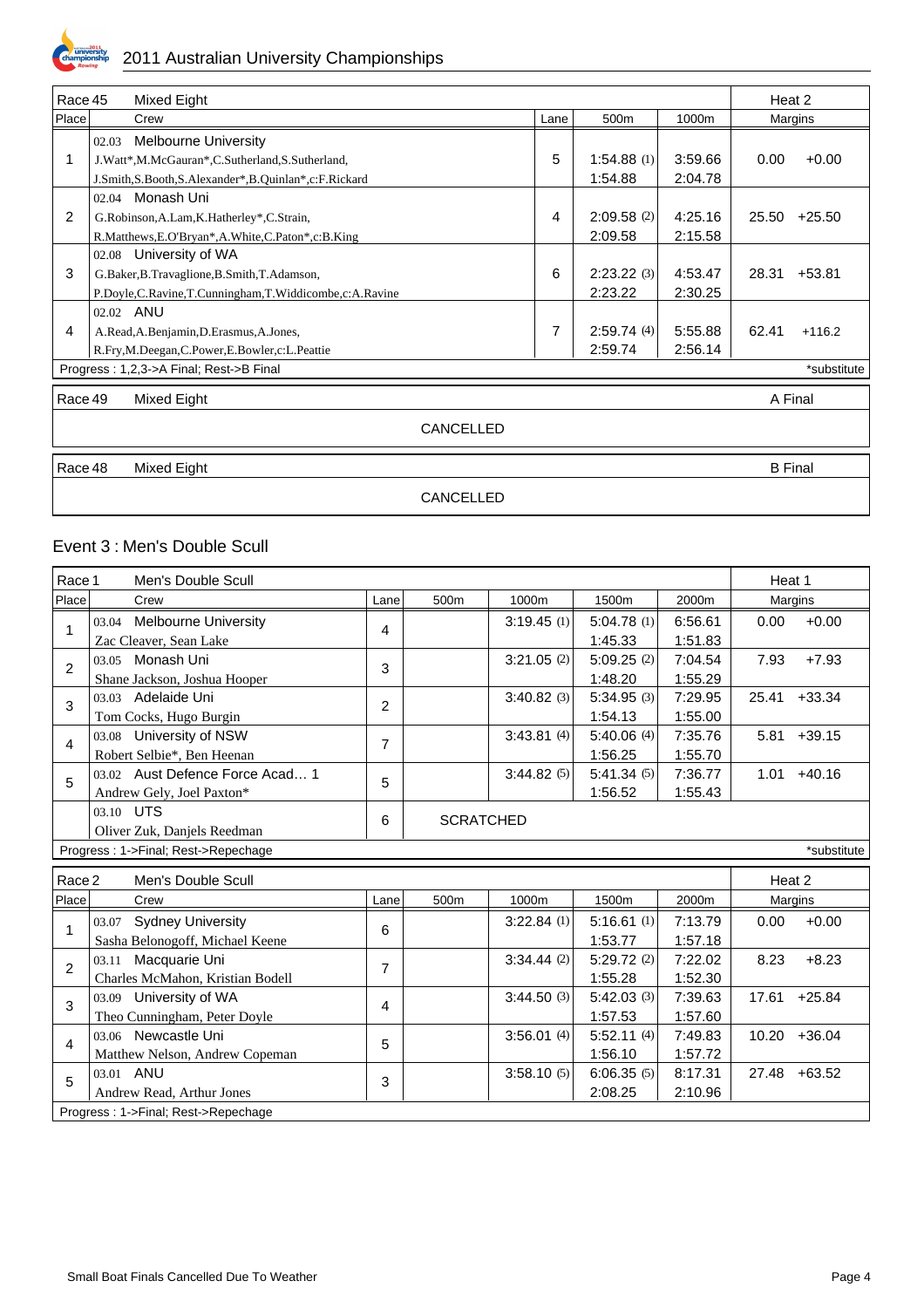

| Race 29        |                    | Men's Double Scull                        |                         |                  |             |            |         | Repechage 1    |               |
|----------------|--------------------|-------------------------------------------|-------------------------|------------------|-------------|------------|---------|----------------|---------------|
| Place          | Crew               |                                           | Lane                    | 500m             | 1000m       | 1500m      | 2000m   | Margins        |               |
|                | 03.05              | Monash Uni                                |                         |                  | 3:24.25(1)  | 5:17.68    | 7:19.84 | 0.00           | $+0.00$       |
| 1              |                    | Shane Jackson, Joshua Hooper              | 6                       |                  |             | 1:53.43    | 2:02.16 |                |               |
|                |                    | 03.11 Macquarie Uni                       |                         |                  | 3:34.66(2)  | 5:28.81    | 7:22.02 | 2.18           | $+2.18$       |
| $\overline{2}$ |                    | Charles McMahon, Kristian Bodell          | 5                       |                  |             | 1:54.15    | 1:53.21 |                |               |
|                |                    | 03.09 University of WA                    |                         |                  | 3:47.56(5)  | 5:42.28    | 7:34.08 |                | 12.06 +14.24  |
| 3              |                    | Theo Cunningham, Peter Doyle              | $\overline{7}$          |                  |             | 1:54.72    | 1:51.80 |                |               |
| 4              |                    | 03.02 Aust Defence Force Acad 1           | $\overline{c}$          |                  | 3:46.64(4)  |            | 7:39.95 |                | $5.87 +20.11$ |
|                |                    | Andrew Gely, Joel Paxton*                 |                         |                  |             |            |         |                |               |
| 5              |                    | 03.06 Newcastle Uni                       | 3                       |                  | 3:47.70(6)  | 5:41.97    | 7:40.02 |                | $0.07 +20.18$ |
|                |                    | Matthew Nelson, Andrew Copeman            |                         |                  |             | 1:54.27    | 1:58.05 |                |               |
| 6              |                    | 03.08 University of NSW                   | 8                       |                  | 3:42.25(3)  |            | 7:45.29 |                | $5.27 +25.45$ |
|                |                    | Robert Selbie*, Ben Heenan                |                         |                  |             |            |         |                |               |
| $\overline{7}$ | 03.01 ANU          |                                           | 9                       |                  | 3:52.70(7)  |            | 8:02.56 |                | 17.27 +42.72  |
|                |                    | Andrew Read, Arthur Jones                 |                         |                  |             |            |         |                |               |
|                | 03.03 Adelaide Uni |                                           | 4                       | <b>SCRATCHED</b> |             |            |         |                |               |
|                |                    | Tom Cocks, Hugo Burgin                    |                         |                  |             |            |         |                |               |
|                |                    | Progress: 1,2,3,4->A Final; Rest->B Final |                         |                  |             |            |         |                | *substitute   |
| Race 51        |                    | Men's Double Scull                        |                         |                  |             |            |         | A Final        |               |
| Place          | Crew               |                                           | Lane                    | 500m             | 1000m       | 1500m      | 2000m   | Margins        |               |
|                | 03.04              | Melbourne University                      |                         | 1:51.20(1)       | 3:44.81(1)  | 5:40.84(2) | 7:27.16 | 0.00           | $+0.00$       |
| 1              |                    | Zac Cleaver, Sean Lake                    | 6                       | 1:51.20          | 1:53.61     | 1:56.03    | 1:46.32 |                |               |
|                | 03.05 Monash Uni   |                                           |                         | 1:51.88(2)       | 3:47.14(2)  | 5:39.22(1) | 7:30.04 | 2.88           | $+2.88$       |
| $\overline{2}$ |                    | Shane Jackson, Joshua Hooper              | 4                       | 1:51.88          | 1:55.26     | 1:52.08    | 1:50.82 |                |               |
|                |                    | 03.07 Sydney University                   |                         | 1:52.60(3)       | 3:47.62(3)  | 5:42.42(3) | 7:41.60 | 11.56          | $+14.44$      |
| 3              |                    | Sasha Belonogoff, Michael Keene           | 5                       | 1:52.60          | 1:55.02     | 1:54.80    | 1:59.18 |                |               |
|                |                    | 03.11 Macquarie Uni                       |                         | 1:55.67(4)       | 4:00.64(4)  | 6:05.50(4) | 8:06.97 | 25.37          | $+39.81$      |
| $\overline{4}$ |                    | Charles McMahon, Kristian Bodell          | $\overline{7}$          | 1:55.67          | 2:04.97     | 2:04.86    | 2:01.47 |                |               |
|                |                    | 03.02 Aust Defence Force Acad 1           |                         | 2:10.20(5)       | 4:24.53(5)  | 6:33.42(5) | 8:38.92 | 31.95          | $+71.76$      |
| 5              |                    | Andrew Gely, Joel Paxton*                 | 8                       | 2:10.20          | 2:14.33     | 2:08.89    | 2:05.50 |                |               |
|                |                    | 03.09 University of WA                    |                         | 2:17.14(6)       | 4:36.18 (6) | 6:45.81(6) | 8:50.13 | 11.21          | $+82.97$      |
| 6              |                    | Theo Cunningham, Peter Doyle              | 3                       | 2:17.14          | 2:19.04     | 2:09.63    | 2:04.32 |                |               |
|                |                    |                                           |                         |                  |             |            |         |                | *substitute   |
| Race 50        |                    | Men's Double Scull                        |                         |                  |             |            |         | <b>B</b> Final |               |
| Place          | Crew               |                                           | Lane                    | 500m             | 1000m       | 1500m      | 2000m   | Margins        |               |
|                |                    | 03.08 University of NSW                   |                         | 2:07.39(1)       | 4:19.67(1)  | 6:30.75(1) | 8:35.90 | 0.00           | $+0.00$       |
| 1              |                    | Robert Selbie*, Ben Heenan                | 6                       | 2:07.39          | 2:12.28     | 2:11.08    | 2:05.15 |                |               |
|                |                    | 03.06 Newcastle Uni                       |                         | 2:13.68(2)       | 4:29.85 (2) | 6:41.56(2) | 8:44.35 | 8.45           | $+8.45$       |
| $\overline{2}$ |                    | Matthew Nelson, Andrew Copeman            | 5                       | 2:13.68          | 2:16.17     | 2:11.71    | 2:02.79 |                |               |
|                | 03.01 ANU          |                                           |                         | 2:19.49(3)       | 4:40.08 (3) | 7:04.06(3) | 9:23.44 | 39.09          | $+47.54$      |
| 3              |                    | Andrew Read, Arthur Jones                 | $\overline{\mathbf{4}}$ | 2:19.49          | 2:20.59     | 2:23.98    | 2:19.38 |                |               |

Event 4 : Women's Single Scull

| Race 3         | Women's Single Scull                 |      |      |               |               |         | Heat 1  |          |
|----------------|--------------------------------------|------|------|---------------|---------------|---------|---------|----------|
| Place          | Crew                                 | Lane | 500m | 1000m         | 1500m         | 2000m   | Margins |          |
|                | <b>Melbourne University</b><br>04.05 | 7    |      | 4:01.14(1)    | 6:14.41(1)    | 8:29.61 | 0.00    | $+0.00$  |
|                | Sarah Tait                           |      |      |               | 2:13.27       | 2:15.20 |         |          |
| $\overline{2}$ | Adelaide Uni<br>04.01                |      |      | 4:13.49(2)    | 6:35.09(2)    | 8:45.93 | 16.32   | $+16.32$ |
|                | Peta White                           | 4    |      |               | 2:21.60       | 2:10.84 |         |          |
| 3              | 04.10 UTS                            | 3    |      | 4:22.79 $(3)$ | 6:40.64 $(3)$ | 8:57.77 | 11.84   | $+28.16$ |
|                | Elise Andrews                        |      |      |               | 2:17.85       | 2:17.13 |         |          |
| 4              | 04.02 ANU                            | 5    |      | 4:25.14(4)    | 6:43.21(4)    | 9:00.59 | 2.82    | $+30.98$ |
|                | Jacqueline Williams                  |      |      |               | 2:18.07       | 2:17.38 |         |          |
| 5              | 04.08 Uni of SA                      | 6    |      | 4:27.62(5)    | 6:46.20(5)    | 9:02.95 | 2.36    | $+33.34$ |
|                | Jessica McRae                        |      |      |               | 2:18.58       | 2:16.75 |         |          |
|                | Progress: 1->Final; Rest->Repechage  |      |      |               |               |         |         |          |

\*substitute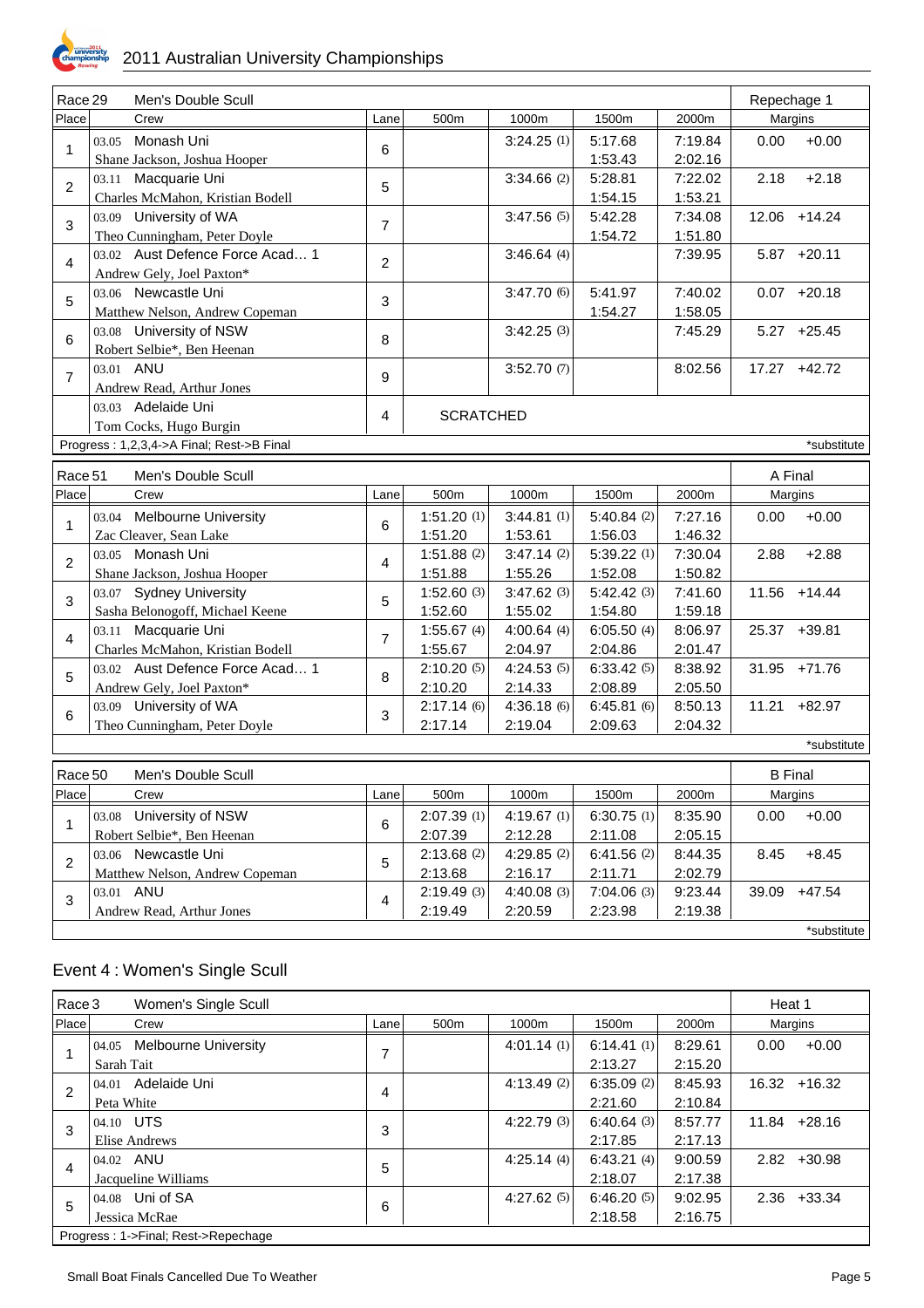

| Race 4         |            | Women's Single Scull                      |                    |                       |               |                       |                  | Heat 2      |                |
|----------------|------------|-------------------------------------------|--------------------|-----------------------|---------------|-----------------------|------------------|-------------|----------------|
| Place          |            | Crew                                      | Lane               | 500m                  | 1000m         | 1500m                 | 2000m            |             | Margins        |
|                |            | 04.11 University New England              | 6                  |                       | 4:00.60(1)    | 6:08.08(1)            | 8:22.00          | 0.00        | $+0.00$        |
|                | Sarah Cook |                                           |                    |                       |               | 2:07.48               | 2:13.92          |             |                |
| $\overline{2}$ |            | 04.07 Sydney University                   | $\overline{4}$     |                       | $4:05.27$ (2) | 6:19.15(2)            | 8:33.91          | 11.91       | $+11.91$       |
|                |            | Ellena Winstanley                         |                    |                       |               | 2:13.88               | 2:14.76          |             |                |
| 3              |            | 04.04 Macquarie Uni                       | $\overline{7}$     |                       | 4:20.37(3)    | 6:40.01(3)            | 8:55.95          |             | 22.04 +33.95   |
|                |            | Candice Williams                          |                    |                       |               | 2:19.64               | 2:15.94          |             |                |
| 4              |            | 04.06 Newcastle Uni                       | 3                  |                       | 4:27.41(4)    | 6:47.10(4)            | 9:02.62          |             | $6.67 + 40.62$ |
|                |            | Jessica Richardson                        |                    |                       |               | 2:19.69               | 2:15.52          |             |                |
|                |            | 04.09 University of WA                    | 5                  |                       | DID NOT START |                       |                  |             |                |
|                |            | Georgia Reid*                             |                    |                       |               |                       |                  |             |                |
|                |            | Progress: 1->Final; Rest->Repechage       |                    |                       |               |                       |                  |             | *substitute    |
| Race 30        |            | Women's Single Scull                      |                    |                       |               |                       |                  | Repechage 1 |                |
| Place          |            | Crew                                      |                    |                       |               | Lane                  | 2000m            | Margins     |                |
| 1              | 04.07      | <b>Sydney University</b>                  |                    | (Ellena Winstanley)   |               | 6                     | 8:29.57          | 0.00        | $+0.00$        |
| $\overline{c}$ | 04.01      | Adelaide Uni                              | (Peta White)       |                       |               | 5                     | 8:36.51          | 6.94        | $+6.94$        |
| 3              | 04.04      | Macquarie Uni                             | (Candice Williams) |                       |               | 4                     | 8:41.51          | 5.00        | $+11.94$       |
| 4              | 04.10      | <b>UTS</b>                                | (Elise Andrews)    |                       |               | $\overline{7}$        | 8:45.01          | 3.50        | $+15.44$       |
| 5              | 04.02      | <b>ANU</b>                                |                    | (Jacqueline Williams) |               | 3                     | 8:47.12          | 2.11        | $+17.55$       |
| 6              | 04.06      | Newcastle Uni                             |                    | (Jessica Richardson)  |               | 8                     | 8:54.77          | 7.65        | $+25.20$       |
| $\overline{7}$ | 04.09      | University of WA                          | (Georgia Reid*)    |                       |               | 9                     | 9:22.40          | 27.63       | $+52.83$       |
|                | 04.08      | Uni of SA                                 | (Jessica McRae)    |                       |               | $\overline{2}$        | <b>SCRATCHED</b> |             |                |
|                |            | Progress: 1,2,3,4->A Final; Rest->B Final |                    |                       |               |                       |                  |             | *substitute    |
|                |            |                                           |                    |                       |               |                       |                  |             |                |
|                |            |                                           |                    |                       |               |                       |                  |             |                |
| Race 53        |            | Women's Single Scull                      |                    |                       |               |                       |                  | A Final     |                |
| Place          |            | Crew                                      | Lane               | 500m                  | 1000m         | 1500m                 | 2000m            |             | Margins        |
| 1              |            | 04.05 Melbourne University                | 5                  | 2:18.98(1)            | 4:54.47(1)    | 7:33.41(1)            | 10:16.02         | 0.00        | $+0.00$        |
|                | Sarah Tait |                                           |                    | 2:18.98               | 2:35.49       | 2:38.94               | 2:42.61          |             |                |
| $\overline{2}$ |            | 04.11 University New England              | 6                  | 2:20.50(2)            | $5:00.68$ (2) | 7:42.66(2)            | 10:26.79         |             | 10.77 +10.77   |
|                | Sarah Cook |                                           |                    | 2:20.50               | 2:40.18       | 2:41.98               | 2:44.13          |             |                |
| 3              |            | 04.01 Adelaide Uni                        | $\overline{7}$     | 2:25.25(3)            | 5:14.20(4)    | 7:56.08(3)            | 10:36.52         |             | $9.73 + 20.50$ |
|                | Peta White |                                           |                    | 2:25.25               | 2:48.95       | 2:41.88               | 2:40.44          |             |                |
| 4              |            | 04.04 Macquarie Uni                       | 3                  | 2:29.69 (6)           | 5:14.77(5)    | 8:00.34 (4)           | 10:42.54         |             | $6.02 +26.52$  |
|                |            | Candice Williams                          |                    | 2:29.69               | 2:45.08       | 2:45.57               | 2:42.20          |             |                |
| 5              |            | 04.07 Sydney University                   | 4                  | 2:26.09(5)            | 5:13.37 $(3)$ | $8:02.62(5)$ 10:58.45 |                  |             | 15.91 +42.43   |
|                |            | Ellena Winstanley                         |                    | 2:26.09               | 2:47.28       | 2:49.25               | 2:55.83          |             |                |
| 6              | 04.10 UTS  |                                           | 8                  | 2:25.84(4)            | 5:19.55 (6)   | 8:17.80 (6)           | 11:21.50         |             | 23.05 +65.48   |
|                |            | Elise Andrews                             |                    | 2:25.84               | 2:53.71       | 2:58.25               | 3:03.70          |             |                |
| Race 52        |            | Women's Single Scull                      |                    |                       |               |                       |                  |             | <b>B</b> Final |
| Place          |            | Crew                                      | Lane               | 500m                  | 1000m         | 1500m                 | 2000m            |             | Margins        |
|                |            | 04.02 ANU                                 |                    | 2:25.46(1)            |               | 7:35.68(1)            | 10:31.61         | 0.00        | $+0.00$        |
| 1              |            | Jacqueline Williams                       | 5                  | 2:25.46               |               |                       | 2:55.93          |             |                |
|                |            | 04.06 Newcastle Uni                       |                    | 2:26.11(2)            | 4:57.18       | 7:45.04(2)            | 10:41.06         | 9.45        | $+9.45$        |
| $\overline{2}$ |            | Jessica Richardson                        | 6                  | 2:26.11               | 2:31.07       | 2:47.86               | 2:56.02          |             |                |
|                |            | 04.09 University of WA                    |                    |                       |               |                       |                  |             |                |
|                |            | Georgia Reid*                             | $\overline{4}$     |                       | DID NOT START |                       |                  |             |                |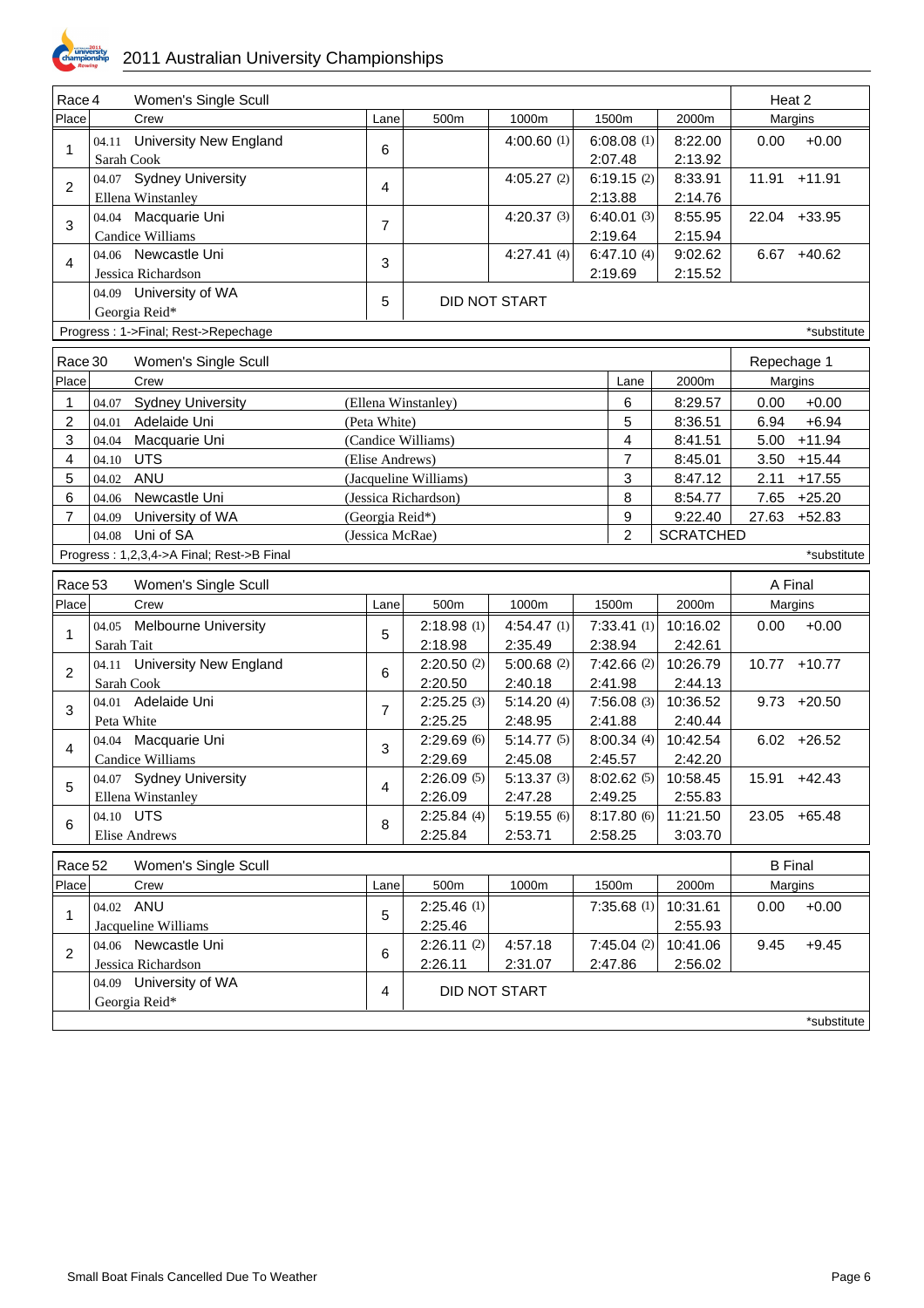

#### Event 5 : Women's Pair

| Race 5         | Women's Pair                          |                |                  |             |             |          | Heat 1      |                 |
|----------------|---------------------------------------|----------------|------------------|-------------|-------------|----------|-------------|-----------------|
| Place          | Crew                                  | Lane           | 500m             | 1000m       | 1500m       | 2000m    |             | Margins         |
| $\mathbf{1}$   | <b>Melbourne University</b><br>05.03  | $\overline{4}$ |                  | 3:56.59(1)  | 6:01.26(1)  | 8:04.67  | 0.00        | $+0.00$         |
|                | Emma Webley, Olympia Ward             |                |                  |             | 2:04.67     | 2:03.41  |             |                 |
| $\overline{2}$ | 05.05 Sydney University               | 5              |                  | 4:02.69(2)  | 6:11.89(2)  | 8:17.56  | 12.89       | $+12.89$        |
|                | Sabina White, Beatrix Sheldrick       |                |                  |             | 2:09.20     | 2:05.67  |             |                 |
| 3              | 05.06 University of WA                | 3              |                  | 4:16.34(3)  | 6:28.77(3)  | 8:38.78  |             | $21.22 + 34.11$ |
|                | Courtney Aylett*, Alex Needabar       |                |                  |             | 2:12.43     | 2:10.01  |             |                 |
| 4              | 05.01 Adelaide Uni                    | $\overline{7}$ |                  | 4:22.92 (4) | 6:37.88(4)  | 8:51.94  |             | 13.16 +47.27    |
|                | Stacey Paterson, Katherine Rosenblatt |                |                  |             | 2:14.96     | 2:14.06  |             |                 |
| 5              | 05.02 ANU                             | 6              |                  | 4:28.97(5)  | 6:48.02(5)  | 9:05.64  |             | 13.70 +60.97    |
|                | Diana Lawrence, Imogen Cowan          |                |                  |             | 2:19.05     | 2:17.62  |             |                 |
|                | Progress: All->Final                  |                |                  |             |             |          |             | *substitute     |
| Race 6         | Women's Pair                          |                |                  |             |             |          |             | Heat 2          |
|                |                                       |                | <b>CANCELLED</b> |             |             |          |             |                 |
|                |                                       |                |                  |             |             |          |             |                 |
| Race 31        | Women's Pair                          |                |                  |             |             |          | Repechage 1 |                 |
|                |                                       |                | CANCELLED        |             |             |          |             |                 |
|                |                                       |                |                  |             |             |          |             |                 |
| Race 55        | Women's Pair                          |                |                  |             |             |          |             | A Final         |
| Place          | Crew                                  | Lane           | 500m             | 1000m       | 1500m       | 2000m    |             | Margins         |
|                | 05.05 Sydney University               |                | 2:22.34(1)       | 5:03.31(2)  | 7:57.05(2)  | 10:36.02 | 0.00        | $+0.00$         |
| $\mathbf{1}$   | Sabina White, Beatrix Sheldrick       | 5              | 2:22.34          | 2:40.97     | 2:53.74     | 2:38.97  |             |                 |
| $\overline{2}$ | 05.03 Melbourne University            |                | 2:22.60(2)       | 5:02.71(1)  | 7:56.44(1)  | 10:49.82 | 13.80       | $+13.80$        |
|                | Emma Webley, Olympia Ward             | 6              | 2:22.60          | 2:40.11     | 2:53.73     | 2:53.38  |             |                 |
| 3              | 05.06 University of WA                | $\overline{7}$ | 2:31.08(3)       | 5:29.96(3)  | 8:42.15(3)  | 11:37.49 | 47.67       | $+61.47$        |
|                | Courtney Aylett*, Alex Needabar       |                | 2:31.08          | 2:58.88     | 3:12.19     | 2:55.34  |             |                 |
| 4              | 05.02 ANU                             |                | 2:51.38(4)       | 6:22.25(4)  | 9:48.08(4)  | 12:59.76 | 82.27       | $+143.7$        |
|                | Diana Lawrence, Imogen Cowan          | 3              | 2:51.38          | 3:30.87     | 3:25.83     | 3:11.68  |             |                 |
| 5              | 05.01 Adelaide Uni                    | $\overline{4}$ | 3:06.81(5)       | 6:43.11(5)  | 10:21.91(5) | 13:35.67 | 35.91       | $+179.6$        |
|                | Stacey Paterson, Katherine Rosenblatt |                | 3:06.81          | 3:36.30     | 3:38.80     | 3:13.76  |             |                 |
|                |                                       |                |                  |             |             |          |             | *substitute     |
| Race 54        | Women's Pair                          |                |                  |             |             |          |             | <b>B</b> Final  |

#### CANCELLED

# Event 6 : Women's Lightweight Quad Scull

| l Race 7     | Women's Lightweight Quad Scull          |      |                  |            |            |         | Heat 1 |             |
|--------------|-----------------------------------------|------|------------------|------------|------------|---------|--------|-------------|
| <b>Place</b> | Crew                                    | Lane | 500 <sub>m</sub> | 1000m      | 1500m      | 2000m   |        | Margins     |
|              | Adelaide Uni<br>06.01                   | 5    |                  | 3:48.55(1) | 5:47.44(1) | 7:42.94 | 0.00   | $+0.00$     |
|              | Robson.Auricht*.Collins.Mills           |      |                  |            | 1:58.89    | 1:55.50 |        |             |
| 2            | Newcastle Uni<br>06.05                  | 4    |                  | 4:11.66(3) | 6:21.42(2) | 8:23.15 | 40.21  | $+40.21$    |
|              | Kirby-Faust, Bollinger, Maxwell, Holmes |      |                  |            | 2:09.76    | 2:01.73 |        |             |
| 3            | Monash Uni<br>06.04                     | 6    |                  | 4:10.74(2) | 6:22.90(3) | 8:28.10 | 4.95   | $+45.16$    |
|              | Bradford.Jacobs.Pineo*.Mason            |      |                  |            | 2:12.16    | 2:05.20 |        |             |
| 4            | ANU<br>06.02                            | ⇁    |                  | 4:18.59(4) | 6:32.86(4) | 9:43.96 | 75.86  | $+121.0$    |
|              | Bowler, Power, Deegan, Fry              |      |                  |            | 2:14.27    | 3:11.10 |        |             |
|              | Progress: 1->Final; Rest->Repechage     |      |                  |            |            |         |        | *substitute |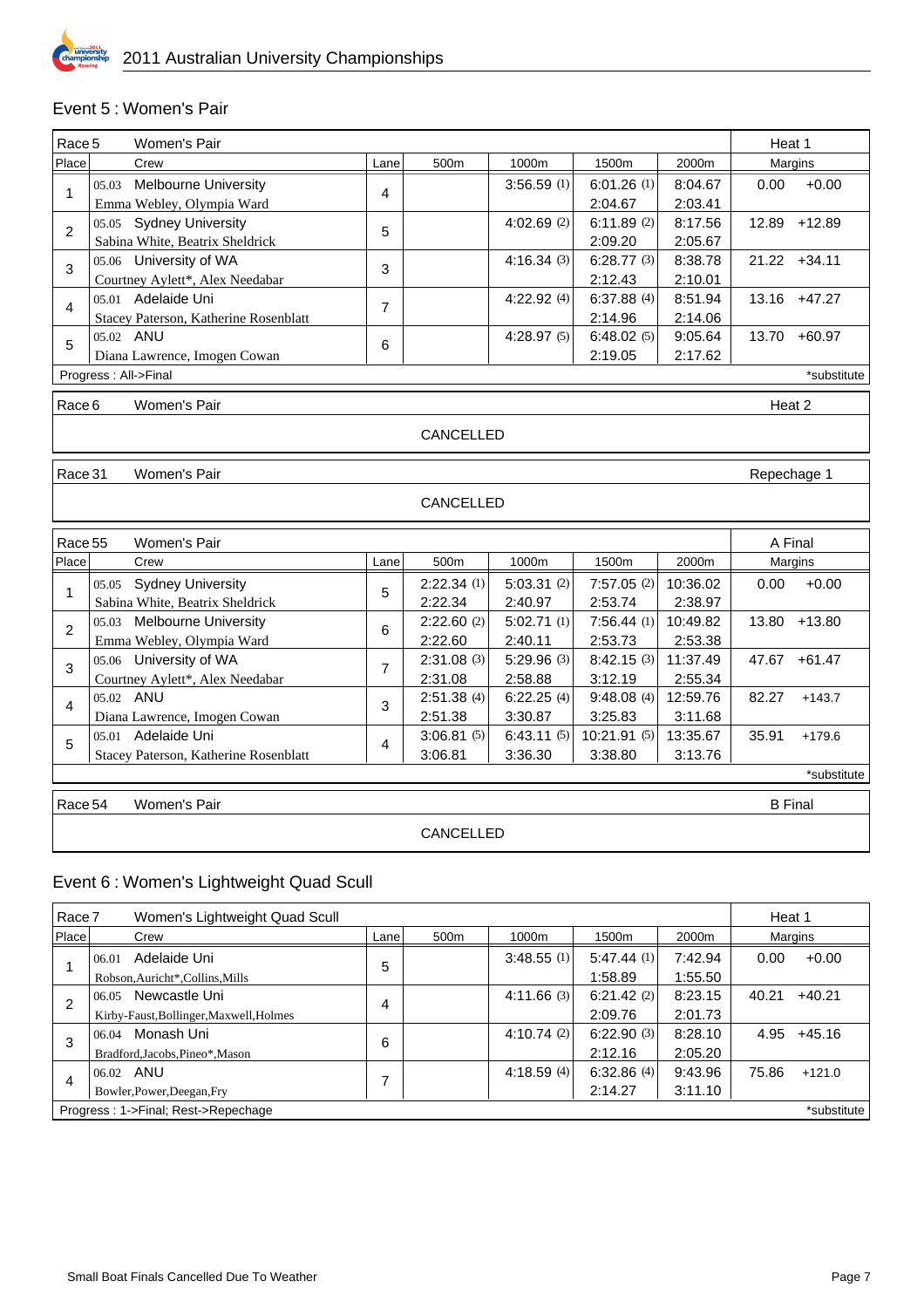

# 2011 Australian University Championships

| Race 8         | Women's Lightweight Quad Scull            |                |            |                       |               |          |       | Heat 2         |
|----------------|-------------------------------------------|----------------|------------|-----------------------|---------------|----------|-------|----------------|
| Place          | Crew                                      | Lane           | 500m       | 1000m                 | 1500m         | 2000m    |       | Margins        |
|                | <b>Melbourne University</b><br>06.03      |                |            | 3:39.22(2)            | 5:30.10(2)    | 7:18.99  | 0.00  | $+0.00$        |
| $\mathbf{1}$   | McGauran, Morrison, McMahon, Mcnamara     | 6              |            |                       | 1:50.88       | 1:48.89  |       |                |
| $\overline{2}$ | 06.06 Sydney University                   |                |            | 3:35.21(1)            | 5:29.24(1)    | 7:25.08  | 6.09  | $+6.09$        |
|                | Carter, Cowley, McKeever, Doumanis        | 5              |            |                       | 1:54.03       | 1:55.84  |       |                |
| 3              | 06.07 University of NSW                   | $\overline{4}$ |            | 3:53.79(3)            | 5:56.58(3)    | 7:54.80  | 29.72 | $+35.81$       |
|                | Johnstone*, Cocokios, Thiermann, Lester   |                |            |                       | 2:02.79       | 1:58.22  |       |                |
|                | Progress: 1->Final; Rest->Repechage       |                |            |                       |               |          |       | *substitute    |
| Race 32        | Women's Lightweight Quad Scull            |                |            |                       |               |          |       | Repechage 1    |
| Place          | Crew                                      | Lane           | 500m       | 1000m                 | 1500m         | 2000m    |       | Margins        |
|                | <b>Sydney University</b><br>06.06         |                |            | 3:42.18(1)            | 5:34.42(1)    | 7:25.50  | 0.00  | $+0.00$        |
| $\mathbf{1}$   | Carter, Cowley, McKeever, Doumanis        | 5              |            |                       | 1:52.24       | 1:51.08  |       |                |
|                | 06.07 University of NSW                   |                |            | 3:50.36(2)            | $5:52.57$ (2) | 7:55.28  | 29.78 | $+29.78$       |
| $\overline{2}$ | Johnstone*,Cocokios,Thiermann,Lester      | $\overline{7}$ |            |                       | 2:02.21       | 2:02.71  |       |                |
|                | 06.05 Newcastle Uni                       |                |            | 4:07.76(3)            | 6:14.75(3)    | 8:18.92  | 23.64 | $+53.42$       |
| 3              | Kirby-Faust, Bollinger, Maxwell, Holmes   | 6              |            |                       | 2:06.99       | 2:04.17  |       |                |
| 4              | 06.04 Monash Uni                          | 4              |            | 4:09.26 (4)           | 6:17.76(4)    | 8:23.18  | 4.26  | $+57.68$       |
|                | Bradford, Jacobs, Pineo*, Mason           |                |            |                       | 2:08.50       | 2:05.42  |       |                |
| 5              | 06.02 ANU                                 | 3              |            | 4:19.20 (5)           | 6:34.01(5)    | 8:46.55  | 23.37 | $+81.05$       |
|                | Bowler, Power, Deegan, Fry                |                |            |                       | 2:14.81       | 2:12.54  |       |                |
|                | Progress: 1,2,3,4->A Final; Rest->B Final |                |            |                       |               |          |       | *substitute    |
| Race 57        | Women's Lightweight Quad Scull            |                |            |                       |               |          |       | A Final        |
| Place          | Crew                                      | Lane           | 500m       | 1000m                 | 1500m         | 2000m    |       | Margins        |
|                | <b>Sydney University</b><br>06.06         |                | 2:33.44(2) | 5:20.29               | 8:10.01(1)    | 10:41.44 | 0.00  | $+0.00$        |
| 1              | Carter, Cowley, McKeever, Doumanis        | $\overline{4}$ | 2:33.44    | 2:46.85               | 2:49.72       | 2:31.43  |       |                |
|                | 06.07 University of NSW                   |                | 2:33.03(1) |                       | 8:25.52(2)    | 10:53.13 | 11.69 | $+11.69$       |
| $\overline{2}$ | Johnstone*,Cocokios,Thiermann,Lester      | $\overline{7}$ | 2:33.03    |                       |               | 2:27.61  |       |                |
|                | 06.01 Adelaide Uni                        |                | 2:50.09(3) | 5:51.90               | 8:49.31(3)    | 11:18.22 | 25.09 | $+36.78$       |
| 3              | Robson, Auricht*, Collins, Mills          | 6              | 2:50.09    | 3:01.81               | 2:57.41       | 2:28.91  |       |                |
| 4              | 06.05 Newcastle Uni                       | 3              | 3:09.23(4) | 6:47.64               | 10:04.65 (4)  | 12:46.90 | 88.68 | $+125.4$       |
|                | Kirby-Faust, Bollinger, Maxwell, Holmes   |                | 3:09.23    | 3:38.41               | 3:17.01       | 2:42.25  |       |                |
| 5              | 06.04 Monash Uni                          | 8              | 3:20.14(5) | 7:12.78               | 10:25.78 (5)  | 13:04.16 | 17.26 | $+142.7$       |
|                | Bradford, Jacobs, Pineo*, Mason           |                | 3:20.14    | 3:52.64               | 3:13.00       | 2:38.38  |       |                |
|                | 06.03 Melbourne University                | 5              |            | <b>DID NOT FINISH</b> |               |          |       |                |
|                | McGauran, Morrison, McMahon, Mcnamara     |                |            |                       |               |          |       |                |
|                |                                           |                |            |                       |               |          |       | *substitute    |
| Race 56        | Women's Lightweight Quad Scull            |                |            |                       |               |          |       | <b>B</b> Final |
| Place          | Crew                                      |                |            |                       | Lane          | 2000m    |       | Margins        |

#### Event 7 : Men's Coxed Four

| Race 9 | Men's Coxed Four                                   |      |      |            |            |         | Heat 1 |             |
|--------|----------------------------------------------------|------|------|------------|------------|---------|--------|-------------|
| Place  | Crew                                               | Lane | 500m | 1000m      | 1500m      | 2000m   |        | Margins     |
|        | <b>Sydney University</b><br>07.06                  | 7    |      | 3:19.45(1) | 5:03.49(1) | 6:47.77 | 0.00   | $+0.00$     |
|        | De Carvalho*, Edwards, Goddard, Goswell*, c: Raven |      |      |            | 1:44.04    | 1:44.28 |        |             |
| 2      | <b>Melbourne University</b><br>07.04               | 4    |      | 3:22.57(2) | 5:07.17(2) | 6:49.64 | 1.87   | $+1.87$     |
|        | Simpson, Hannemann, Redhead, Booth, c: Sloss       |      |      |            | 1:44.60    | 1:42.47 |        |             |
| 3      | 07.09 UTS                                          | 6    |      | 3:24.62(3) | 5:16.40(3) | 7:03.24 | 13.60  | $+15.47$    |
|        | Playfair, Marriott, Blacklaw, Bowditch             |      |      |            | 1:51.78    | 1:46.84 |        |             |
| 4      | Aust Defence Force Acad<br>07.03                   | 5    |      | 3:31.91(4) | 5:23.56(4) | 7:13.67 | 10.43  | $+25.90$    |
|        | Jack*, Bach, Robertson, Kortlang, c: Chinner       |      |      |            | 1:51.65    | 1:50.11 |        |             |
| 5      | Monash Uni<br>07.05                                | 3    |      | 4:03.36(5) | 6:00.22(5) | 7:54.83 | 41.16  | $+67.06$    |
|        | White, White, Paton, Finegan, c: De Morton         |      |      |            | 1:56.86    | 1:54.61 |        |             |
|        | Progress: 1->Final; Rest->Repechage                |      |      |            |            |         |        | *substitute |

06.02 ANU (Bowler,Power,Deegan,Fry) 5 DID NOT FINISH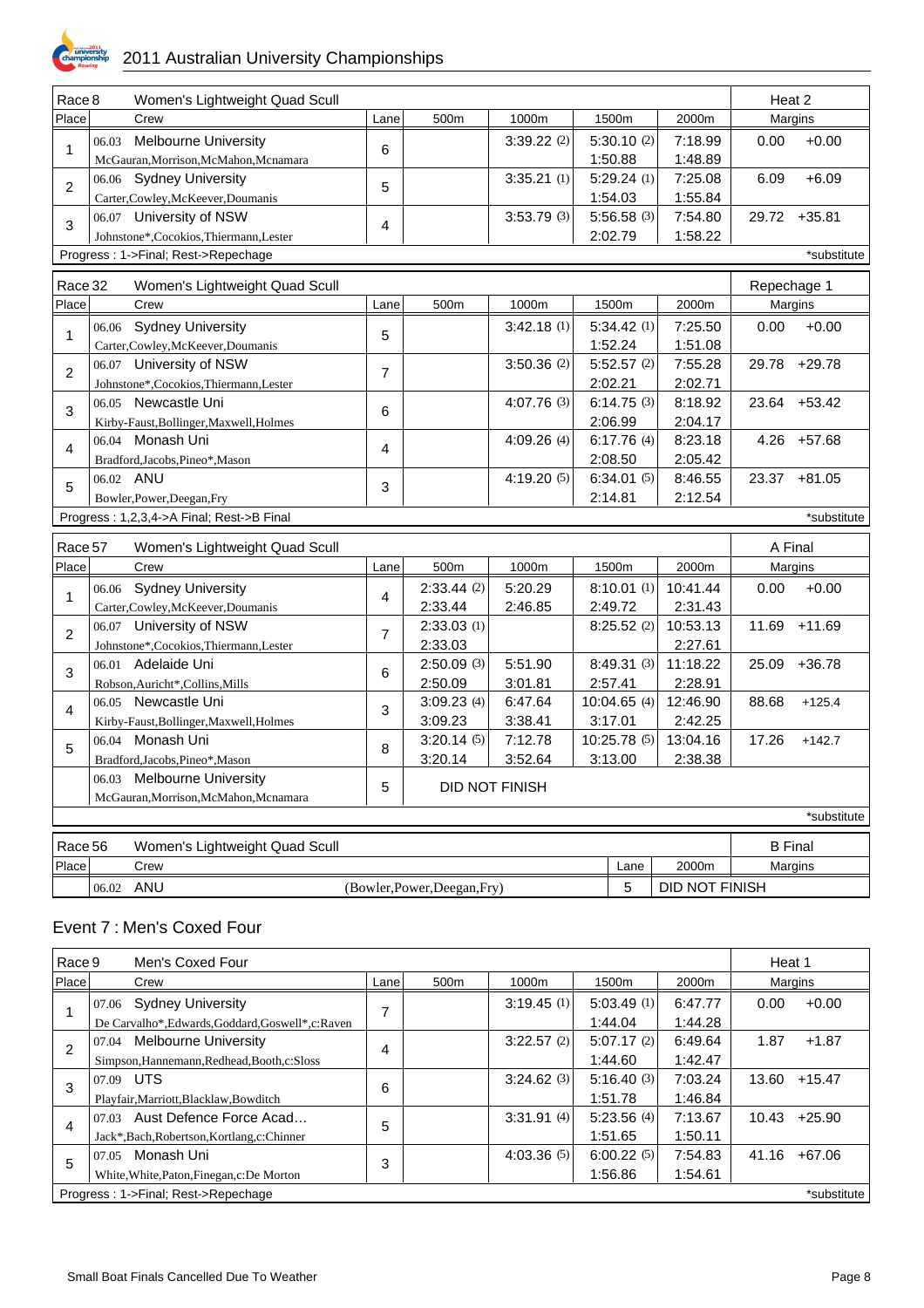

| Race 10        |           |                                                    |                |            |                |               |                    |             |                |
|----------------|-----------|----------------------------------------------------|----------------|------------|----------------|---------------|--------------------|-------------|----------------|
|                |           | Men's Coxed Four                                   |                |            |                |               |                    | Heat 2      |                |
| Place          |           | Crew                                               | Lane           | 500m       | 1000m          | 1500m         | 2000m              |             | Margins        |
| 1              | 07.02 ANU |                                                    | 3              |            | 3:23.28(1)     | 5:09.88(1)    | 6:55.87            | 0.00        | $+0.00$        |
|                |           | Wright, Owen, Harris, Maier, c: Gooding            |                |            |                | 1:46.60       | 1:45.99            |             |                |
| $\overline{a}$ |           | 07.01 Adelaide Uni                                 | 7              |            | 3:25.28(3)     | 5:15.08(3)    | 7:00.24            | 4.37        | $+4.37$        |
|                |           | Cocks, Thompson, Holst, Sainsbury, c: Hyde         |                |            |                | 1:49.80       | 1:45.16            |             |                |
| 3              |           | 07.07 University of NSW                            | 4              |            | $3:23.55$ (2)  | 5:12.85(2)    | 7:01.90            | 1.66        | $+6.03$        |
|                |           | Todd, Hannaford, Thomson*, Sykes, c: Schilling     |                |            |                | 1:49.30       | 1:49.05            |             |                |
| 4              |           | 07.08 University of WA                             | 5              |            | 3:44.61(4)     | 5:40.90(5)    | 7:28.98            |             | 27.08 +33.11   |
|                |           | Cunningham, Gilleran, Doyle, Ravine, c: Ravine     |                |            |                | 1:56.29       | 1:48.08            |             |                |
| 5              |           | 07.10 Macquarie Uni                                | 6              |            | 3:45.12(5)     | 5:39.47(4)    | 7:30.46            |             | $1.48 + 34.59$ |
|                |           | McMahon, Bodell, O'Sullivan, Lemos, c: Delavere    |                |            |                | 1:54.35       | 1:50.99            |             |                |
|                |           | Progress: 1->Final; Rest->Repechage                |                |            |                |               |                    |             | *substitute    |
| Race 33        |           | Men's Coxed Four                                   |                |            |                |               |                    | Repechage 1 |                |
| Place          |           | Crew                                               | Lane           | 500m       | 1000m          | 1500m         | 2000m              |             | Margins        |
|                |           |                                                    |                |            |                |               |                    |             |                |
| 1              |           | 07.04 Melbourne University                         | 5              |            | 3:20.66(1)     | 5:08.18(1)    | 6:58.18            | 0.00        | $+0.00$        |
|                |           | Simpson, Hannemann, Redhead, Booth, c: Sloss       |                |            |                | 1:47.52       | 1:50.00<br>7:07.04 |             |                |
| $\overline{c}$ |           | 07.07 University of NSW                            | 6              |            | 3:25.32(2)     | 5:14.72 $(2)$ |                    | 8.86        | $+8.86$        |
|                |           | Todd, Hannaford, Thomson*, Sykes, c: Schilling     |                |            |                | 1:49.40       | 1:52.32            |             |                |
| 3              |           | 07.05 Monash Uni                                   | $\overline{7}$ |            | 3:34.18(3)     | 5:28.62(3)    | 7:25.52            |             | 18.48 +27.34   |
|                |           | White, White, Paton, Finegan, c: De Morton         |                |            |                | 1:54.44       | 1:56.90            |             |                |
| 4              |           | 07.08 University of WA                             | 4              |            | 3:42.57(4)     | 5:37.85(4)    | 7:31.63            |             | $6.11 + 33.45$ |
|                |           | Cunningham, Gilleran, Doyle, Ravine, c: Ravine     |                |            |                | 1:55.28       | 1:53.78            |             |                |
|                |           | Progress: 1,2->A Final; Rest->B Final              |                |            |                |               |                    |             | *substitute    |
| Race 34        |           | Men's Coxed Four                                   |                |            |                |               |                    | Repechage 2 |                |
| Place          |           | Crew                                               | Lane           | 500m       | 1000m          | 1500m         | 2000m              |             | Margins        |
|                | 07.09 UTS |                                                    |                |            | 3:27.44(2)     | 5:15.38(2)    | 6:58.81            | 0.00        | $+0.00$        |
| 1              |           | Playfair, Marriott, Blacklaw, Bowditch             | 6              |            |                | 1:47.94       | 1:43.43            |             |                |
|                |           | 07.01 Adelaide Uni                                 |                |            | 3:23.51(1)     | 5:12.87(1)    | 7:00.43            | 1.62        | $+1.62$        |
| $\overline{2}$ |           | Cocks, Thompson, Holst, Sainsbury, c: Hyde         | 5              |            |                | 1:49.36       | 1:47.56            |             |                |
|                |           | 07.03 Aust Defence Force Acad                      |                |            | 3:31.81(3)     | 5:23.60(3)    | 7:13.03            |             | 12.60 +14.22   |
| 3              |           | Jack*, Bach, Robertson, Kortlang, c: Chinner       | 4              |            |                | 1:51.79       | 1:49.43            |             |                |
|                |           | 07.10 Macquarie Uni                                |                |            | 3:44.30(4)     | 5:43.07(4)    | 7:43.04            |             | $30.01 +44.23$ |
| 4              |           | McMahon, Bodell, O'Sullivan, Lemos, c: Delavere    | $\overline{7}$ |            |                | 1:58.77       | 1:59.97            |             |                |
|                |           | Progress: 1,2->A Final; Rest->B Final              |                |            |                |               |                    |             | *substitute    |
|                |           |                                                    |                |            |                |               |                    |             |                |
| Race 59        |           | Men's Coxed Four                                   |                |            |                |               |                    | A Final     |                |
| Place          |           | Crew                                               | Lane           | 500m       | 1000m          | 1500m         | 2000m              |             | Margins        |
| 1              | 07.04     | <b>Melbourne University</b>                        | $\overline{7}$ | 1:51.57(1) | 4:03.33        | 6:15.08(1)    | 8:29.43            | 0.00        | $+0.00$        |
|                |           | Simpson, Hannemann, Redhead, Booth, c: Sloss       |                | 1:51.57    | 2:11.76        | 2:11.75       | 2:14.35            |             |                |
| $\overline{2}$ | 07.02 ANU |                                                    | 6              | 1:56.56(3) | 4:10.81        | 6:22.99(2)    | 8:35.10            | 5.67        | $+5.67$        |
|                |           | Wright, Owen, Harris, Maier, c: Gooding            |                | 1:56.56    | 2:14.25        | 2:12.18       | 2:12.11            |             |                |
| 3              |           | 07.07 University of NSW                            | 3              | 1:53.85(2) | 4:07.31        | 6:25.14(3)    | 8:36.37            | 1.27        | $+6.94$        |
|                |           | Todd, Hannaford, Thomson*, Sykes, c: Schilling     |                | 1:53.85    | 2:13.46        | 2:17.83       | 2:11.23            |             |                |
| 4              |           | 07.01 Adelaide Uni                                 | 8              | 1:57.18(4) |                | 6:49.82(5)    | 9:16.05            | 39.68       | $+46.62$       |
|                |           | Cocks, Thompson, Holst, Sainsbury, c: Hyde         |                | 1:57.18    |                |               | 2:26.23            |             |                |
| 5              |           | 07.06 Sydney University                            | 5              | 1:58.12(5) | 4:18.62        | 6:47.91(4)    | 9:26.30            |             | 10.25 +56.87   |
|                |           | De Carvalho*, Edwards, Goddard, Goswell*, c: Raven |                | 1:58.12    | 2:20.50        | 2:29.29       | 2:38.39            |             |                |
|                | 07.09 UTS |                                                    | $\overline{4}$ |            | DID NOT FINISH |               |                    |             |                |
|                |           | Playfair, Marriott, Blacklaw, Bowditch             |                |            |                |               |                    |             |                |
|                |           |                                                    |                |            |                |               |                    |             | *substitute    |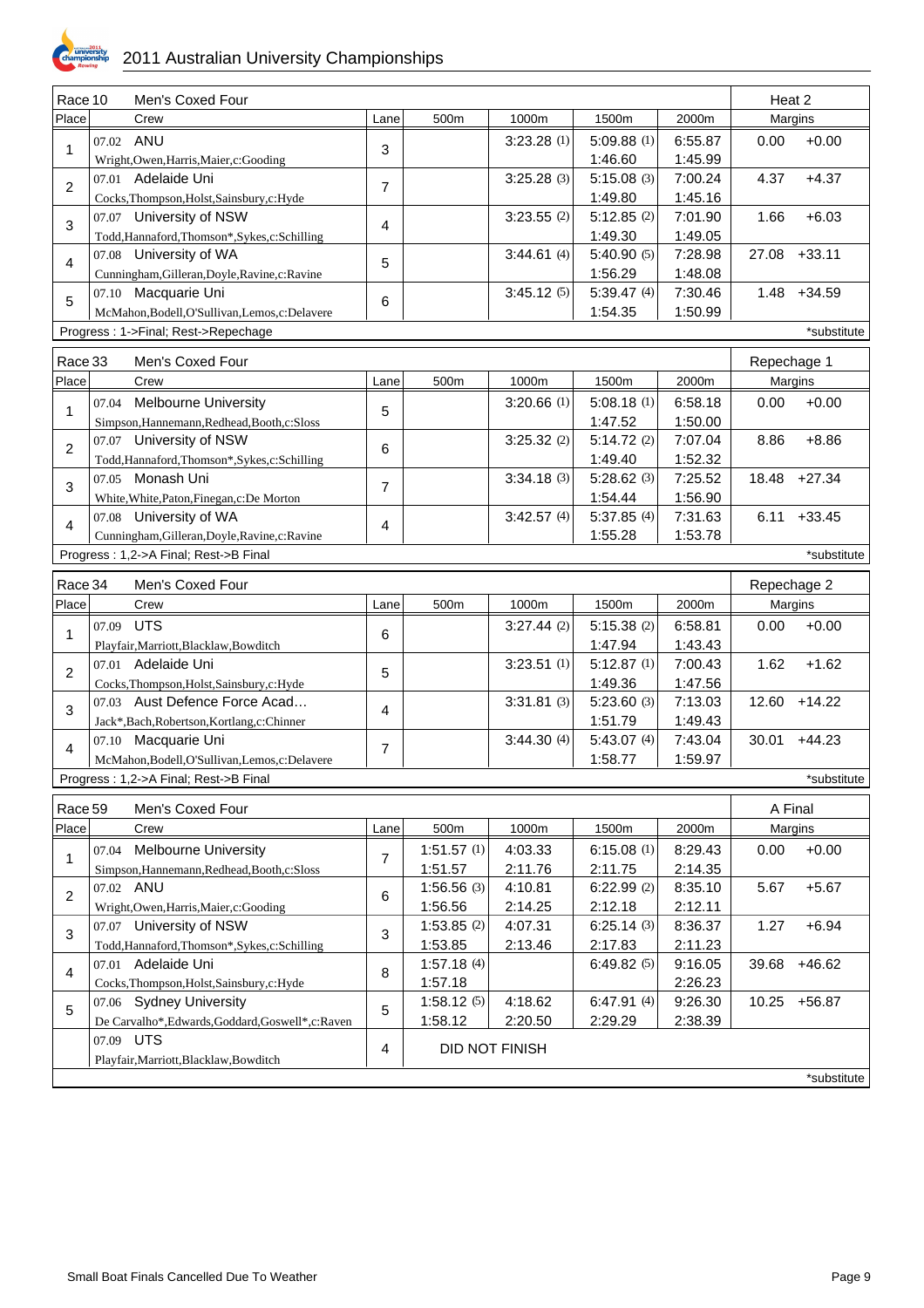

|       | Men's Coxed Four<br>Race 58                    |  |      |                  |                | <b>B</b> Final |            |         |             |
|-------|------------------------------------------------|--|------|------------------|----------------|----------------|------------|---------|-------------|
| Place | Crew                                           |  | Lane | 500 <sub>m</sub> | 1000m          | 1500m          | 2000m      | Margins |             |
|       | University of WA<br>07.08                      |  | 7    | 2:31.18(1)       |                |                | <b>NTT</b> | 0.00    | $+0.00$     |
|       | Cunningham, Gilleran, Doyle, Ravine, c: Ravine |  |      | 2:31.18          |                |                |            |         |             |
|       | Macquarie Uni<br>07.10                         |  |      |                  | DID NOT FINISH |                |            |         |             |
|       | McMahon.Bodell.O'Sullivan.Lemos.c:Delavere     |  | 4    |                  |                |                |            |         |             |
|       | Monash Uni<br>07.05                            |  | 5    |                  | DID NOT FINISH |                |            |         |             |
|       | White, White, Paton, Finegan, c: De Morton     |  |      |                  |                |                |            |         |             |
|       | Aust Defence Force Acad<br>07.03               |  | 6    |                  | DID NOT FINISH |                |            |         |             |
|       | Jack*, Bach, Robertson, Kortlang, c: Chinner   |  |      |                  |                |                |            |         |             |
|       |                                                |  |      |                  |                |                |            |         | *substitute |

### Event 8 : Men's Lightweight Single Scull

|                | Race 11<br>Men's Lightweight Single Scull |                |                  |               |            |         |             |              |
|----------------|-------------------------------------------|----------------|------------------|---------------|------------|---------|-------------|--------------|
| Place          | Crew                                      | Lane           | 500m             | 1000m         | 1500m      | 2000m   | Margins     |              |
| 1              | 08.11 UTS                                 | 6              |                  | 3:47.85(1)    | 5:45.47(1) | 7:42.27 | 0.00        | $+0.00$      |
|                | Oliver Zuk                                |                |                  |               | 1:57.62    | 1:56.80 |             |              |
| $\overline{2}$ | 08.09 Uni of SA                           | 3              |                  | 3:51.01(2)    | 5:48.99(2) | 7:55.60 |             | 13.33 +13.33 |
|                | Kai Ward                                  |                |                  |               | 1:57.98    | 2:06.61 |             |              |
| 3              | 08.05 Monash Uni                          | 4              |                  | 3:51.43(3)    | 5:53.44(3) | 8:06.34 |             | 10.74 +24.07 |
|                | <b>Redmond Matthews</b>                   |                |                  |               | 2:02.01    | 2:12.90 |             |              |
| 4              | 08.04 Melbourne University                | 8              |                  | 3:54.59(4)    | 5:56.38(4) | 8:27.70 |             | 21.36 +45.43 |
|                | <b>Stuart Alexander</b>                   |                |                  |               | 2:01.79    | 2:31.32 |             |              |
| 5              | 08.06 Newcastle Uni                       | 5              |                  | 4:01.56(5)    | 6:15.89(5) | 8:56.52 |             | 28.82 +74.25 |
|                | <b>Jack Hanley</b>                        |                |                  |               | 2:14.33    | 2:40.63 |             |              |
| 6              | 08.14 Aust Defence Force Acad             | $\overline{2}$ |                  | 4:24.25(6)    | 6:42.48(6) |         |             | Easily       |
|                | <b>Joel Paxton</b>                        |                |                  |               | 2:18.23    |         |             |              |
|                | 08.10 University of WA                    | $\overline{7}$ | <b>SCRATCHED</b> |               |            |         |             |              |
|                | Tim Widdicombe                            |                |                  |               |            |         |             |              |
|                | Progress: 1->Final; Rest->Repechage       |                |                  |               |            |         |             |              |
| Race 12        | Men's Lightweight Single Scull            |                |                  |               |            |         | Heat 2      |              |
| Place          | Crew                                      | Lane           | 500m             | 1000m         | 1500m      | 2000m   | Margins     |              |
|                | 08.07 R.M.I.T University                  |                |                  | 3:48.50(1)    | 5:47.55(1) | 7:50.37 | 0.00        | $+0.00$      |
| $\mathbf{1}$   | James Wilson                              | 5              |                  |               | 1:59.05    | 2:02.82 |             |              |
|                | 08.03 Charles Sturt University            |                |                  | 3:55.40(4)    | 5:56.27(3) | 7:54.12 | 3.75        | $+3.75$      |
| $\overline{2}$ | Mack Wilcox                               | $\overline{7}$ |                  |               | 2:00.87    | 1:57.85 |             |              |
|                | 08.02 ANU                                 |                |                  | 3:52.00(2)    | 5:54.67(2) | 7:55.80 | 1.68        | $+5.43$      |
| 3              | Dylan Conolan                             | 6              |                  |               | 2:02.67    | 2:01.13 |             |              |
|                | 08.08 Sydney University                   |                |                  | 3:55.00(3)    | 5:59.92(4) | 8:09.42 |             | 13.62 +19.05 |
| 4              | James Waldersee                           | 4              |                  |               | 2:04.92    | 2:09.50 |             |              |
|                | 08.01 Adelaide Uni                        |                |                  | 4:06.83(5)    | 6:13.75(5) | 8:20.33 |             | 10.91 +29.96 |
| 5              | Patrick Ey                                | 8              |                  |               | 2:06.92    | 2:06.58 |             |              |
|                | 08.12 Macquarie Uni                       |                |                  | 4:13.96 (6)   | 6:25.94(6) | 8:34.15 |             | 13.82 +43.78 |
| 6              | Lachlan McInnes                           | 3              |                  |               | 2:11.98    | 2:08.21 |             |              |
|                | Progress: 1->Final; Rest->Repechage       |                |                  |               |            |         |             |              |
|                |                                           |                |                  |               |            |         |             |              |
| Race 35        | Men's Lightweight Single Scull            |                |                  |               |            |         | Repechage 1 |              |
| Place          | Crew                                      | Lane           | 500m             | 1000m         | 1500m      | 2000m   | Margins     |              |
| 1              | <b>Melbourne University</b><br>08.04      | 6              |                  | 3:51.03(1)    | 5:50.01(1) | 7:48.08 | 0.00        | $+0.00$      |
|                | <b>Stuart Alexander</b>                   |                |                  |               | 1:58.98    | 1:58.07 |             |              |
| $\overline{c}$ | 08.03 Charles Sturt University            | 5              |                  | 3:55.37(3)    | 5:54.60(3) | 7:51.14 | 3.06        | $+3.06$      |
|                | Mack Wilcox                               |                |                  |               | 1:59.23    | 1:56.54 |             |              |
| 3              | 08.06 Newcastle Uni                       | 4              |                  | $3:51.57$ (2) | 5:53.26(2) | 7:52.01 | 0.87        | $+3.93$      |
|                | <b>Jack Hanley</b>                        |                |                  |               | 2:01.69    | 1:58.75 |             |              |
| 4              | 08.01 Adelaide Uni                        | $\overline{7}$ |                  | 4:03.66(4)    | 6:13.92(4) | 8:21.74 | 29.73       | $+33.66$     |
|                | Patrick Ey                                |                |                  |               | 2:10.26    | 2:07.82 |             |              |
| 5              | 08.12 Macquarie Uni                       | 3              |                  | 4:12.01(5)    | 6:25.85(5) | 8:35.82 |             | 14.08 +47.74 |
|                | Lachlan McInnes                           |                |                  |               | 2:13.84    | 2:09.97 |             |              |
|                | Progress: 1,2->A Final; Rest->B Final     |                |                  |               |            |         |             |              |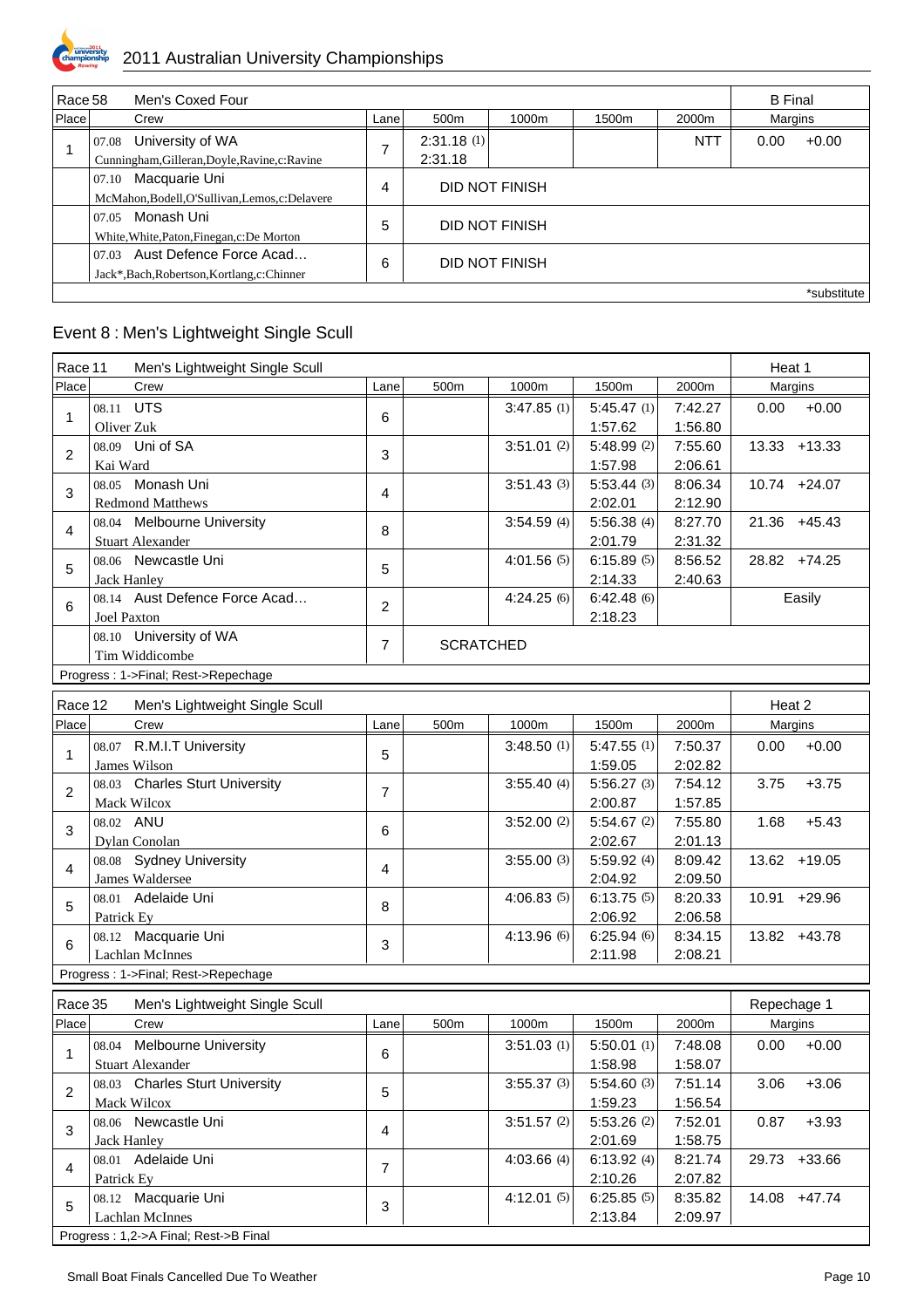

| Race 36        |                    | Men's Lightweight Single Scull        |      |                  |         |            |         | Repechage 2    |          |
|----------------|--------------------|---------------------------------------|------|------------------|---------|------------|---------|----------------|----------|
| Place          |                    | Crew                                  | Lane | 500m             | 1000m   | 1500m      | 2000m   |                | Margins  |
| 1              |                    | 08.09 Uni of SA                       | 3    |                  | 3:51.25 | 5:48.70(1) | 7:44.78 | 0.00           | $+0.00$  |
|                | Kai Ward           |                                       |      |                  |         | 1:57.45    | 1:56.08 |                |          |
| $\overline{2}$ | 08.05              | Monash Uni                            | 5    |                  | 3:52.08 | 5:51.79(3) | 7:47.25 | 2.47           | $+2.47$  |
|                |                    | <b>Redmond Matthews</b>               |      |                  |         | 1:59.71    | 1:55.46 |                |          |
| 3              | 08.02 ANU          |                                       | 6    |                  | 3:51.60 | 5:50.58(2) | 7:48.91 | 1.66           | $+4.13$  |
|                |                    | Dylan Conolan                         |      |                  |         | 1:58.98    | 1:58.33 |                |          |
| 4              |                    | 08.08 Sydney University               | 4    |                  |         | 6:00.41(4) | 8:04.64 | 15.73          | $+19.86$ |
|                |                    | James Waldersee                       |      |                  |         |            | 2:04.23 |                |          |
|                |                    | 08.14 Aust Defence Force Acad         | 7    | <b>SCRATCHED</b> |         |            |         |                |          |
|                | <b>Joel Paxton</b> |                                       |      |                  |         |            |         |                |          |
|                |                    | Progress: 1,2->A Final; Rest->B Final |      |                  |         |            |         |                |          |
| Race 61        |                    | Men's Lightweight Single Scull        |      |                  |         |            |         | A Final        |          |
|                |                    |                                       |      | CANCELLED        |         |            |         |                |          |
| Race 60        |                    | Men's Lightweight Single Scull        |      |                  |         |            |         | <b>B</b> Final |          |
|                |                    |                                       |      |                  |         |            |         |                |          |
|                |                    |                                       |      | <b>CANCELLED</b> |         |            |         |                |          |

#### Event 9 : Women's Double Scull

| Race 13        |           | Women's Double Scull                |      |                  |               |               |         | Heat 1  |                |
|----------------|-----------|-------------------------------------|------|------------------|---------------|---------------|---------|---------|----------------|
| Place          |           | Crew                                | Lane | 500m             | 1000m         | 1500m         | 2000m   | Margins |                |
| 1              | 09.05     | Uni of SA                           | 7    |                  | 4:06.57(1)    | 6:13.52(1)    | 8:18.84 | 0.00    | $+0.00$        |
|                |           | Jessica McRae, Alex Daniel          |      |                  |               | 2:06.95       | 2:05.32 |         |                |
| $\overline{2}$ | 09.03     | <b>Melbourne University</b>         | 5    |                  | 4:11.56(4)    | 6:18.20 $(2)$ | 8:23.28 | 4.44    | $+4.44$        |
|                |           | Jane McMahon, Gracie Morrison       |      |                  |               | 2:06.64       | 2:05.08 |         |                |
| 3              | 09.02 ANU |                                     | 4    |                  | 4:11.27(3)    | 6:20.04(3)    | 8:27.86 | 4.58    | $+9.02$        |
|                |           | Jacqueline Williams, Sarah McFadden |      |                  |               | 2:08.77       | 2:07.82 |         |                |
| 4              | 09.08 UTS |                                     | 3    |                  | 4:09.57(2)    | 6:20.87(4)    | 8:32.30 |         | $4.44 + 13.46$ |
|                |           | Elise Andrews, Jessica Salmon       |      |                  |               | 2:11.30       | 2:11.43 |         |                |
| 5              | 09.09     | Macquarie Uni                       | 6    |                  | 4:29.63(5)    | 6:50.37(5)    | 9:13.42 |         | 41.12 +54.58   |
|                |           | Jenny Alther, Hannah Thomasen       |      |                  |               | 2:20.74       | 2:23.05 |         |                |
|                |           | Progress: 1->Final; Rest->Repechage |      |                  |               |               |         |         |                |
| Race 14        |           | Women's Double Scull                |      |                  |               |               |         | Heat 2  |                |
| Place          |           | Crew                                | Lane | 500m             | 1000m         | 1500m         | 2000m   | Margins |                |
| 1              |           | 09.06 University of NSW             | 7    |                  | 4:00.72(1)    | 6:06.08(1)    | 8:10.77 | 0.00    | $+0.00$        |
|                |           | Alexandra Green*, Elizabeth Lester  |      |                  |               | 2:05.36       | 2:04.69 |         |                |
| 2              |           | 09.04 Sydney University             | 4    |                  | 4:16.77(2)    | 6:28.42(2)    | 8:35.69 |         | 24.92 +24.92   |
|                |           | Antonia Clarke, Peta Blundell       |      |                  |               | 2:11.65       | 2:07.27 |         |                |
| 3              |           | 09.01 Adelaide Uni                  | 6    |                  | 4:36.08 $(3)$ | 6:57.55(3)    | 9:16.05 |         | 40.36 +65.28   |
|                |           | Katya Averin, Kathleen Davy*        |      |                  |               | 2:21.47       | 2:18.50 |         |                |
|                |           | 09.07 University of WA              | 5    | <b>SCRATCHED</b> |               |               |         |         |                |
|                |           | Karlie Payne, Georgia Reid          |      |                  |               |               |         |         |                |
|                |           | Progress: 1->Final; Rest->Repechage |      |                  |               |               |         |         | *substitute    |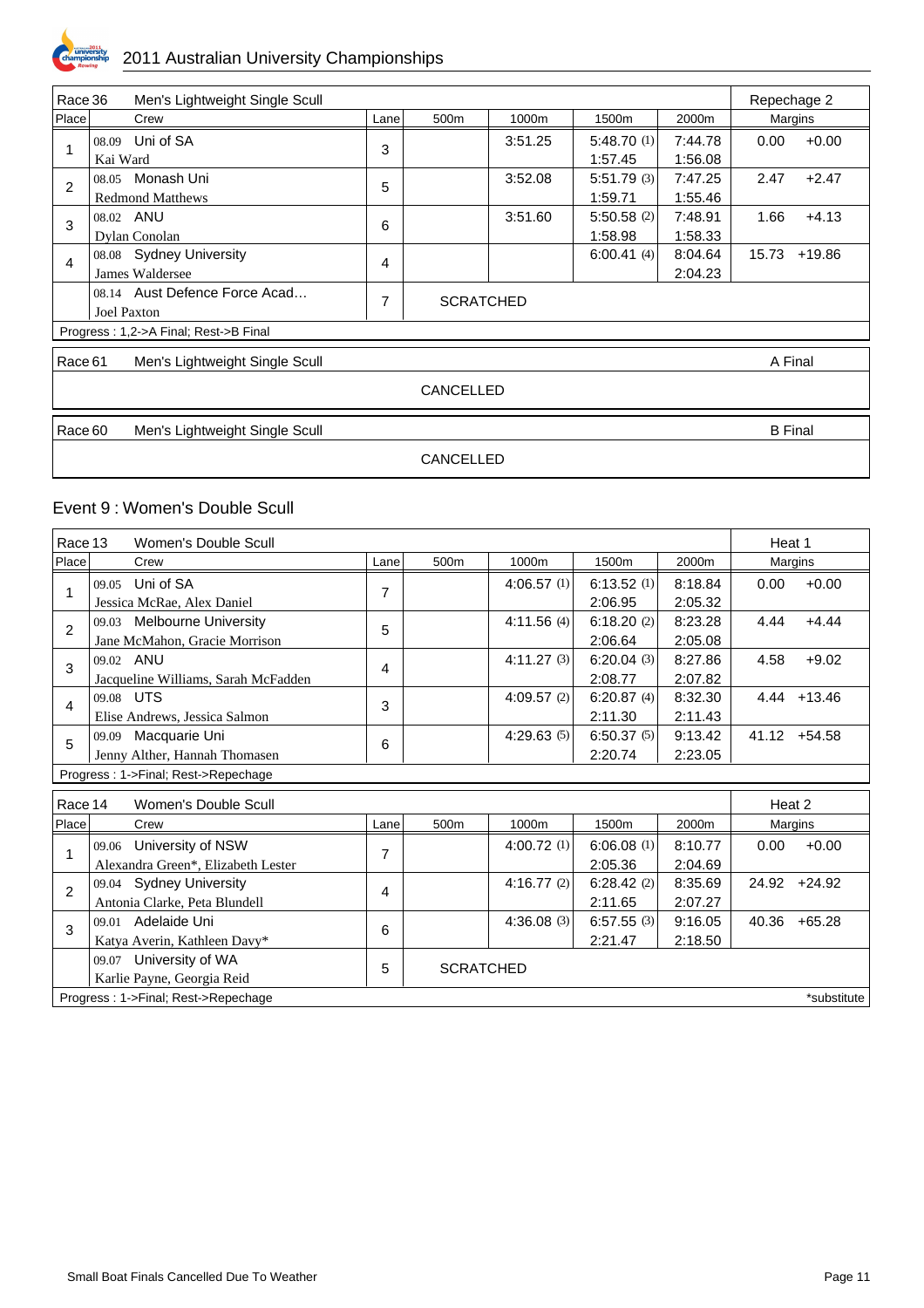

| Race 37        |                         | Women's Double Scull                      |      |           |               |               |         |       | Repechage 1    |
|----------------|-------------------------|-------------------------------------------|------|-----------|---------------|---------------|---------|-------|----------------|
| Place          | Crew                    |                                           | Lane | 500m      | 1000m         | 1500m         | 2000m   |       | Margins        |
|                | 09.03                   | <b>Melbourne University</b>               | 5    |           | 4:08.25(1)    | 6:16.80(1)    | 8:25.42 | 0.00  | $+0.00$        |
|                |                         | Jane McMahon, Gracie Morrison             |      |           |               | 2:08.55       | 2:08.62 |       |                |
| $\overline{2}$ | 09.08 UTS               |                                           | 3    |           | 4:10.70 $(2)$ | 6:22.67 $(2)$ | 8:29.89 | 4.47  | $+4.47$        |
|                |                         | Elise Andrews, Jessica Salmon             |      |           |               | 2:11.97       | 2:07.22 |       |                |
| 3              | 09.02 ANU               |                                           | 7    |           | 4:13.72 $(3)$ | 6:23.14 $(3)$ | 8:31.85 | 1.96  | $+6.43$        |
|                |                         | Jacqueline Williams, Sarah McFadden       |      |           |               | 2:09.42       | 2:08.71 |       |                |
| 4              | 09.04 Sydney University |                                           | 6    |           | 4:15.33(4)    | 6:27.18(4)    | 8:36.66 | 4.81  | $+11.24$       |
|                |                         | Antonia Clarke, Peta Blundell             |      |           |               | 2:11.85       | 2:09.48 |       |                |
| 5              | 09.01                   | Adelaide Uni                              | 4    |           | 4:26.62(5)    | 6:44.62(5)    | 9:00.94 | 24.28 | $+35.52$       |
|                |                         | Katya Averin, Kathleen Davy*              |      |           |               | 2:18.00       | 2:16.32 |       |                |
| 6              | 09.09                   | Macquarie Uni                             | 8    |           | 4:27.01(6)    | 6:46.41(6)    | 9:07.81 | 6.87  | $+42.39$       |
|                |                         | Jenny Alther, Hannah Thomasen             |      |           |               | 2:19.40       | 2:21.40 |       |                |
|                |                         | Progress: 1,2,3,4->A Final; Rest->B Final |      |           |               |               |         |       | *substitute    |
| Race 63        |                         | Women's Double Scull                      |      |           |               |               |         |       | A Final        |
|                |                         |                                           |      | CANCELLED |               |               |         |       |                |
| Race 62        |                         | Women's Double Scull                      |      |           |               |               |         |       | <b>B</b> Final |
|                |                         |                                           |      | CANCELLED |               |               |         |       |                |

# Event 10 : Women's Eight

|         | Race 15<br>Women's Eight                         |      |      |            |            |         |        |             |  |  |
|---------|--------------------------------------------------|------|------|------------|------------|---------|--------|-------------|--|--|
| Place   | Crew                                             | Lane | 500m | 1000m      | 1500m      | 2000m   |        | Margins     |  |  |
|         | <b>Melbourne University</b><br>10.02             |      |      |            |            |         |        |             |  |  |
|         | McGauran, Ward, Sutherland, Sutherland,          | 6    |      | 3:21.96(1) | 5:05.09(1) | 6:48.33 | 0.00   | $+0.00$     |  |  |
|         | Tait, Watt*, Mcnamara, Webley, c: Rickard        |      |      |            | 1:43.13    | 1:43.24 |        |             |  |  |
|         | Adelaide Uni<br>10.01                            |      |      |            |            |         |        |             |  |  |
| 2       | Wilkinson*,Townsend,Malcolm,Hughes,              | 7    |      | 3:26.55(2) | 5:12.53(2) | 6:57.70 | 9.37   | $+9.37$     |  |  |
|         | Mills, Carrell, Molsher-Jones, White, c: Hanus   |      |      |            | 1:45.98    | 1:45.17 |        |             |  |  |
|         | <b>Sydney University</b><br>10.05                |      |      |            |            |         |        |             |  |  |
| 3       | Doumanis, Cavanagh, Fick, Traill,                | 5    |      | 3:32.84(3) | 5:20.22(3) | 7:05.89 | 8.19   | $+17.56$    |  |  |
|         | Beale, White, Sheldrick, Winstanley, c: Fick     |      |      |            | 1:47.38    | 1:45.67 |        |             |  |  |
|         | Monash Uni<br>10.03                              |      |      |            |            |         |        |             |  |  |
| 4       | Hewett, Houghton, Strain, Cook,                  | 3    |      | 3:38.78(4) | 5:28.77(4) | 7:16.18 | 10.29  | $+27.85$    |  |  |
|         | Dyer, Robinson, Mollard, Crotty, c: King         |      |      |            | 1:49.99    | 1:47.41 |        |             |  |  |
|         | University of WA<br>10.06                        |      |      |            |            |         |        |             |  |  |
| 5       | Payne, Whittaker, Aylett, Needabar,              | 8    |      | 3:39.19(5) | 5:29.02(5) | 7:20.44 | 4.26   | $+32.11$    |  |  |
|         | Adamson, Travaglione, Smith, Baker, c: Ravine    |      |      |            | 1:49.83    | 1:51.42 |        |             |  |  |
|         | Newcastle Uni<br>10.04                           |      |      |            |            |         |        |             |  |  |
| 6       | Maxwell, Holmes, Dupont, Hanrahan,               | 4    |      | 4:06.62(6) | 6:11.48(6) | 8:17.73 | 57.29  | $+89.40$    |  |  |
|         | Davis, Kirby-Faust*, Mujic, Pianca, c: Bollinger |      |      |            | 2:04.86    | 2:06.25 |        |             |  |  |
|         | Progress: All->Final                             |      |      |            |            |         |        | *substitute |  |  |
| Race 16 | Women's Eight                                    |      |      |            |            |         | Heat 2 |             |  |  |
|         | CANCELLED                                        |      |      |            |            |         |        |             |  |  |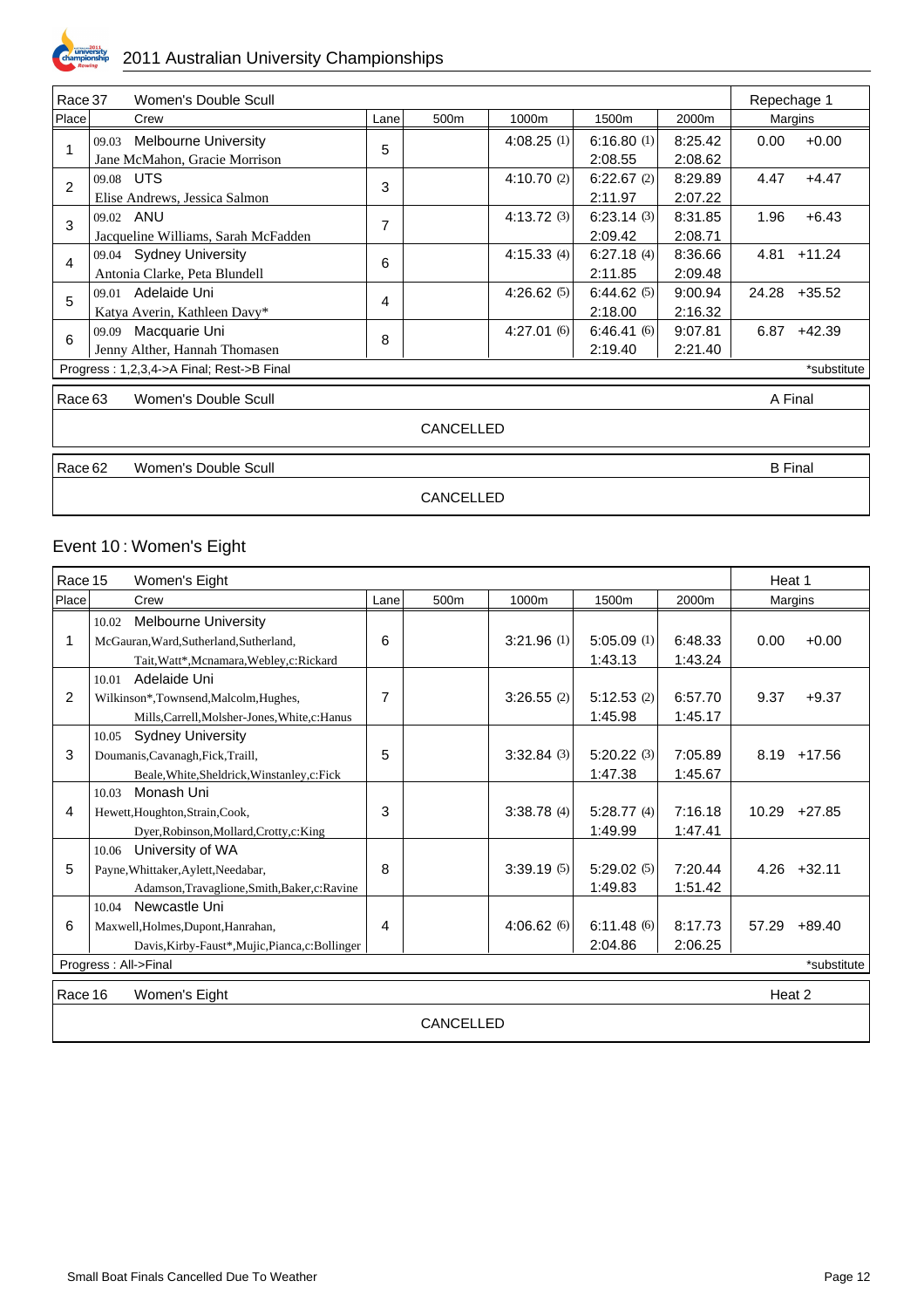

| Race 64 | Women's Eight                                    |      |                  |               |         |          | Final   |             |
|---------|--------------------------------------------------|------|------------------|---------------|---------|----------|---------|-------------|
| Place   | Crew                                             | Lane | 500m             | 1000m         | 1500m   | 2000m    | Margins |             |
|         | <b>Melbourne University</b><br>10.02             |      |                  |               |         |          |         |             |
|         | McGauran, Ward, Sutherland, Sutherland,          | 5    | 1:54.87(1)       | 4:03.63(1)    | 6:15.67 | 8:16.86  | 0.00    | $+0.00$     |
|         | Tait, Watt*, Mcnamara, Webley, c: Rickard        |      | 1:54.87          | 2:08.76       | 2:12.04 | 2:01.19  |         |             |
|         | <b>Sydney University</b><br>10.05                |      |                  |               |         |          |         |             |
| 2       | Doumanis, Cavanagh, Fick, Traill,                | 4    | 2:00.27(3)       | 4:12.67 $(2)$ | 6:29.81 | 8:32.51  | 15.65   | $+15.65$    |
|         | Beale, White, Sheldrick, Winstanley, c: Fick     |      | 2:00.27          | 2:12.40       | 2:17.14 | 2:02.70  |         |             |
|         | Adelaide Uni<br>10.01                            |      |                  |               |         |          |         |             |
| 3       | Wilkinson*,Townsend,Malcolm,Hughes,              | 6    | 1:59.32(2)       | 4:19.34(3)    |         | 8:44.06  | 11.55   | $+27.20$    |
|         | Mills, Carrell, Molsher-Jones, White, c: Hanus   |      | 1:59.32          | 2:20.02       |         |          |         |             |
|         | University of WA<br>10.06                        |      |                  |               |         |          |         |             |
| 4       | Payne, Whittaker, Aylett, Needabar,              | 8    | 2:07.88(4)       | 4:33.78(4)    | 6:55.52 | 9:06.70  | 22.64   | $+49.84$    |
|         | Adamson, Travaglione, Smith, Baker, c: Ravine    |      | 2:07.88          | 2:25.90       | 2:21.74 | 2:11.18  |         |             |
|         | Monash Uni<br>10.03                              |      |                  |               |         |          |         |             |
| 5       | Hewett, Houghton, Strain, Cook,                  | 7    | 2:10.81(5)       | 4:55.21(5)    | 7:36.74 | 10:02.45 | 55.75   | $+105.5$    |
|         | Dyer, Robinson, Mollard, Crotty, c: King         |      | 2:10.81          | 2:44.40       | 2:41.53 | 2:25.71  |         |             |
|         | Newcastle Uni<br>10.04                           |      |                  |               |         |          |         |             |
|         | Maxwell, Holmes, Dupont, Hanrahan,               | 3    | <b>SCRATCHED</b> |               |         |          |         |             |
|         | Davis, Kirby-Faust*, Mujic, Pianca, c: Bollinger |      |                  |               |         |          |         |             |
|         |                                                  |      |                  |               |         |          |         | *substitute |

#### Event 11 : Men's Pair

|                | Race 17<br>Men's Pair<br>Heat 1            |      |           |                       |            |         |                |                 |  |
|----------------|--------------------------------------------|------|-----------|-----------------------|------------|---------|----------------|-----------------|--|
| Place          | Crew                                       | Lane | 500m      | 1000m                 | 1500m      | 2000m   | Margins        |                 |  |
| $\mathbf 1$    | 11.01 ANU                                  | 7    |           | 3:24.31(1)            | 5:12.70(1) | 7:02.77 | 0.00           | $+0.00$         |  |
|                | Brodie Buckland, Nicholas Purnell          |      |           |                       | 1:48.39    | 1:50.07 |                |                 |  |
| $\overline{2}$ | 11.02 Melbourne University                 | 6    |           | 3:34.34(2)            | 5:25.70(2) | 7:15.15 |                | 12.38 +12.38    |  |
|                | Tom Simpson*, Dan Sweeney                  |      |           |                       | 1:51.36    | 1:49.45 |                |                 |  |
| 3              | 11.06 UTS                                  | 5    |           | 3:39.52(3)            | 5:30.18(3) | 7:19.67 |                | $4.52 + 16.90$  |  |
|                | Tom Bowditch, Scott Woodward*              |      |           |                       | 1:50.66    | 1:49.49 |                |                 |  |
| 4              | 11.04 Sydney University                    | 8    |           | 3:41.02(4)            | 5:35.17(4) | 7:24.85 |                | $5.18 +22.08$   |  |
|                | Christopher Cunningham-Reid, Jason Waddell |      |           |                       | 1:54.15    | 1:49.68 |                |                 |  |
| 5              | 11.05 University of NSW                    | 3    |           | 4:04.34(5)            | 6:24.08(5) | 8:26.07 |                | $61.22 + 83.30$ |  |
|                | Fabian Mimberg, Thomas Birtwhistle*        |      |           |                       | 2:19.74    | 2:01.99 |                |                 |  |
|                | Macquarie Uni<br>11.07                     | 4    |           | <b>DID NOT FINISH</b> |            |         |                |                 |  |
|                | Chase Lemos, Max Gobel                     |      |           |                       |            |         |                |                 |  |
|                | Progress: All->Final                       |      |           |                       |            |         |                | *substitute     |  |
| Race 18        | Men's Pair                                 |      |           |                       |            |         | Heat 2         |                 |  |
|                |                                            |      | CANCELLED |                       |            |         |                |                 |  |
| Race 38        | Men's Pair                                 |      |           |                       |            |         | Repechage 1    |                 |  |
|                |                                            |      | CANCELLED |                       |            |         |                |                 |  |
|                |                                            |      |           |                       |            |         |                |                 |  |
| Race 66        | Men's Pair                                 |      |           |                       |            |         | A Final        |                 |  |
|                |                                            |      | CANCELLED |                       |            |         |                |                 |  |
| Race 65        | Men's Pair                                 |      |           |                       |            |         | <b>B</b> Final |                 |  |
|                |                                            |      | CANCELLED |                       |            |         |                |                 |  |
|                |                                            |      |           |                       |            |         |                |                 |  |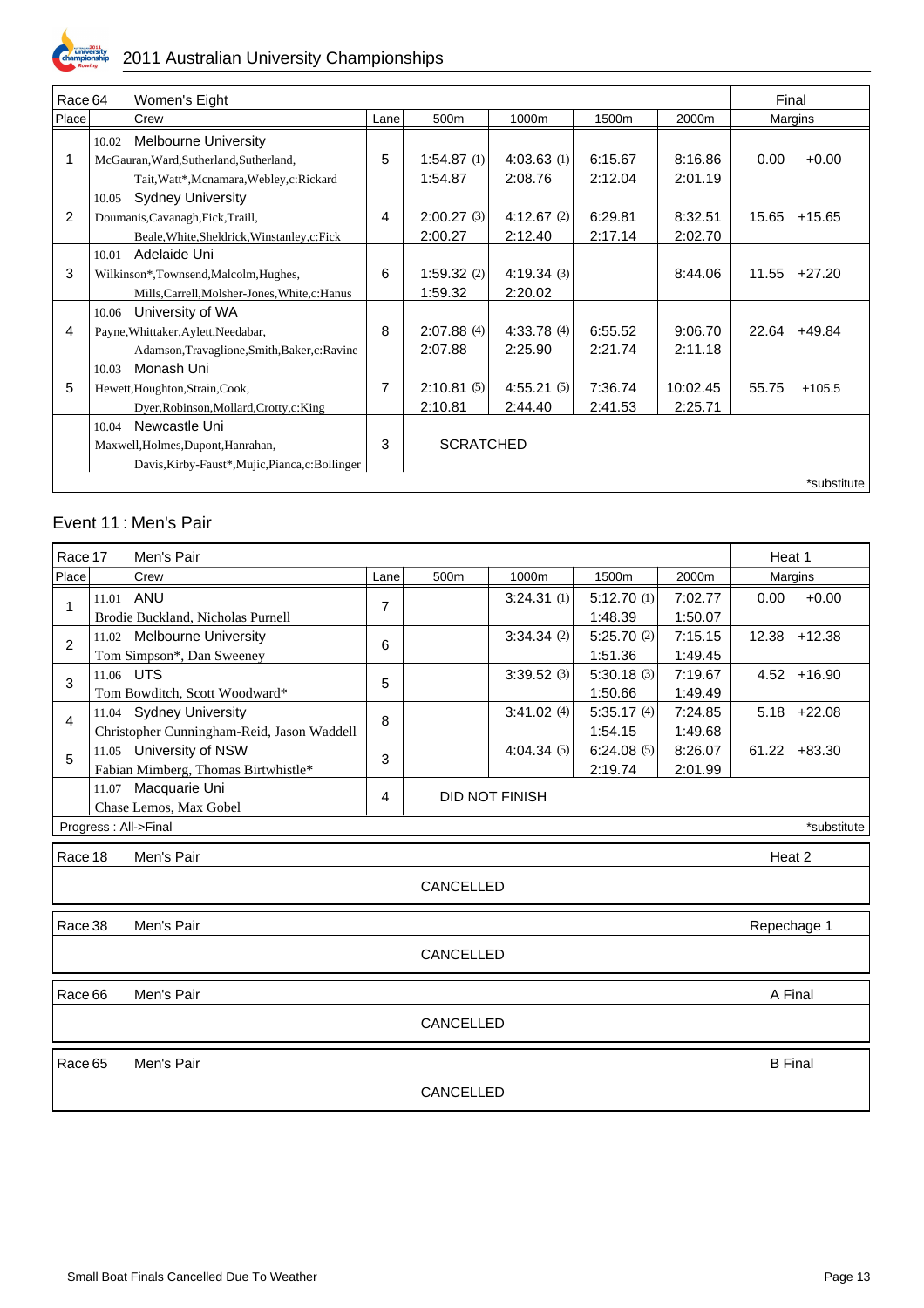

## Event 12 : Men's Lightweight Four

| Race 19        | Men's Lightweight Four                                                              |                |                                  |                                  |                                  |                               | Heat 1         |              |  |  |
|----------------|-------------------------------------------------------------------------------------|----------------|----------------------------------|----------------------------------|----------------------------------|-------------------------------|----------------|--------------|--|--|
| Place          | Crew                                                                                | Lane           | 500m                             | 1000m                            | 1500m                            | 2000m                         | Margins        |              |  |  |
| 1              | Melbourne University<br>12.03<br>Alexander, Quinlan, Lake, De Lang                  | 4              |                                  | 3:14.70(1)                       | 4:56.62(1)<br>1:41.92            | 6:40.82<br>1:44.20            | 0.00           | $+0.00$      |  |  |
| $\overline{2}$ | 12.06 University of WA<br>Gilleran, Cunningham, Ravine, Widdicombe                  | 6              |                                  | 3:19.59(2)                       | 5:04.84(2)<br>1:45.25            | 6:44.58<br>1:39.74            | 3.76           | $+3.76$      |  |  |
| 3              | 12.01 Adelaide Uni<br>Ey, Burgin, Bruce, Beasley                                    | 3              |                                  | 3:23.40(3)                       | 5:07.28(3)<br>1:43.88            | 6:49.45<br>1:42.17            | 4.87           | $+8.63$      |  |  |
| $\overline{4}$ | 12.04 Newcastle Uni<br>Bond, Wilkinson, Maytom, Hanley                              | $\overline{7}$ |                                  | 3:27.16(4)                       | 5:14.68(4)<br>1:47.52            | 7:00.76<br>1:46.08            | 11.31          | $+19.94$     |  |  |
| 5              | 12.02 ANU<br>Gooding, Peattie, Benjamin, Erasmus                                    | 5              |                                  | 3:39.41(5)                       | 5:35.18(5)<br>1:55.77            | 7:28.18<br>1:53.00            |                | 27.42 +47.36 |  |  |
|                | Progress: All->Final                                                                |                |                                  |                                  |                                  |                               |                |              |  |  |
|                | Race 20<br>Men's Lightweight Four<br>Heat 2                                         |                |                                  |                                  |                                  |                               |                |              |  |  |
|                |                                                                                     |                | CANCELLED                        |                                  |                                  |                               |                |              |  |  |
| Race 68        | Men's Lightweight Four                                                              |                |                                  |                                  |                                  |                               | A Final        |              |  |  |
| Place          | Crew                                                                                | Lane           | 500m                             | 1000m                            | 1500m                            | 2000m                         | Margins        |              |  |  |
| 1              | <b>Melbourne University</b><br>12.03<br>Alexander, Quinlan, Lake, De Lang           | 6              | 1:42.11(1)<br>1:42.11            | 3:37.44(1)<br>1:55.33            | 5:35.81(1)<br>1:58.37            | 7:34.52<br>1:58.71            | 0.00           | $+0.00$      |  |  |
| $\overline{2}$ | 12.06 University of WA<br>Gilleran, Cunningham, Ravine, Widdicombe                  | 5              | 1:47.94(2)<br>1:47.94            | 3:49.35(2)<br>2:01.41            | 5:55.85(2)<br>2:06.50            | 8:00.67<br>2:04.82            | 26.15          | $+26.15$     |  |  |
| 3              | 12.01 Adelaide Uni                                                                  | $\overline{4}$ | 1:52.26(3)                       | 3:56.42(3)                       | 6:03.97(3)                       | 8:15.88                       | 15.21          | $+41.36$     |  |  |
|                |                                                                                     |                |                                  |                                  |                                  |                               |                |              |  |  |
| $\overline{4}$ | Ey, Burgin, Bruce, Beasley<br>12.04 Newcastle Uni                                   | $\overline{7}$ | 1:52.26<br>2:01.74(4)            | 2:04.16<br>4:22.07 (4)           | 2:07.55<br>6:40.90(4)            | 2:11.91<br>9:06.89            | 51.01          | $+92.37$     |  |  |
| 5              | Bond, Wilkinson, Maytom, Hanley<br>12.02 ANU<br>Gooding, Peattie, Benjamin, Erasmus | 3              | 2:01.74<br>2:03.19(5)<br>2:03.19 | 2:20.33<br>4:29.54(5)<br>2:26.35 | 2:18.83<br>6:56.32(5)<br>2:26.78 | 2:25.99<br>9:30.88<br>2:34.56 | 23.99          | $+116.3$     |  |  |
| Race 67        | Men's Lightweight Four                                                              |                |                                  |                                  |                                  |                               | <b>B</b> Final |              |  |  |

# Event 13 : Men's Single Scull

| Race 21        | Men's Single Scull                   |                |      |            |            |         | Heat 1 |          |
|----------------|--------------------------------------|----------------|------|------------|------------|---------|--------|----------|
| Place          | Crew                                 | Lane           | 500m | 1000m      | 1500m      | 2000m   |        | Margins  |
| 1              | <b>UTS</b><br>13.08                  | 5              |      | 3:35.05(1) | 5:28.77(1) | 7:31.70 | 0.00   | $+0.00$  |
|                | Danjels Reedman                      |                |      |            | 1:53.72    | 2:02.93 |        |          |
| $\mathcal{P}$  | Monash Uni<br>13.05                  | 7              |      | 3:35.68(2) | 5:33.82(2) | 7:37.07 | 5.37   | $+5.37$  |
|                | Shane Jackson                        |                |      |            | 1:58.14    | 2:03.25 |        |          |
| 3              | Macquarie Uni<br>13.03               | 4              |      | 3:55.70(3) | 6:01.17(3) | 8:07.69 | 30.62  | $+35.99$ |
|                | Matthew O'Sullivan                   |                |      |            | 2:05.47    | 2:06.52 |        |          |
| 4              | 13.02 ANU                            | 6              |      | 4:14.00(4) | 6:27.49(4) | 8:37.78 | 30.09  | $+66.08$ |
|                | Richard Young                        |                |      |            | 2:13.49    | 2:10.29 |        |          |
|                | Progress: 1->Final; Rest->Repechage  |                |      |            |            |         |        |          |
|                |                                      |                |      |            |            |         |        |          |
|                |                                      |                |      |            |            |         |        |          |
| Race 22        | Men's Single Scull                   |                |      |            |            |         | Heat 2 |          |
| Place          | Crew                                 | Lane           | 500m | 1000m      | 1500m      | 2000m   |        | Margins  |
|                | Adelaide Uni<br>13.01                |                |      | 3:41.81(1) | 5:40.45(1) | 7:41.39 | 0.00   | $+0.00$  |
|                | James McRae                          | 6              |      |            | 1:58.64    | 2:00.94 |        |          |
|                | <b>Melbourne University</b><br>13.04 |                |      | 3:48.41(2) | 5:49.15(2) | 7:49.64 | 8.25   | $+8.25$  |
| $\overline{2}$ | Jordan Smith                         | 5              |      |            | 2:00.74    | 2:00.49 |        |          |
|                | <b>Sydney University</b><br>13.07    |                |      | 4:06.22(3) | 6:17.22(3) | 8:25.88 | 36.24  | $+44.49$ |
| 3              | James Waldersee                      | $\overline{7}$ |      |            | 2:11.00    | 2:08.66 |        |          |
|                | 13.10 Aust Defence Force Acad        |                |      | 4:18.36(4) | 6:33.02(4) | 8:44.21 | 18.33  | $+62.82$ |
| 4              | David Pace                           | 4              |      |            | 2:14.66    | 2:11.19 |        |          |

Small Boat Finals Cancelled Due To Weather **Page 14** and the Small Boat Finals Cancelled Due To Weather Page 14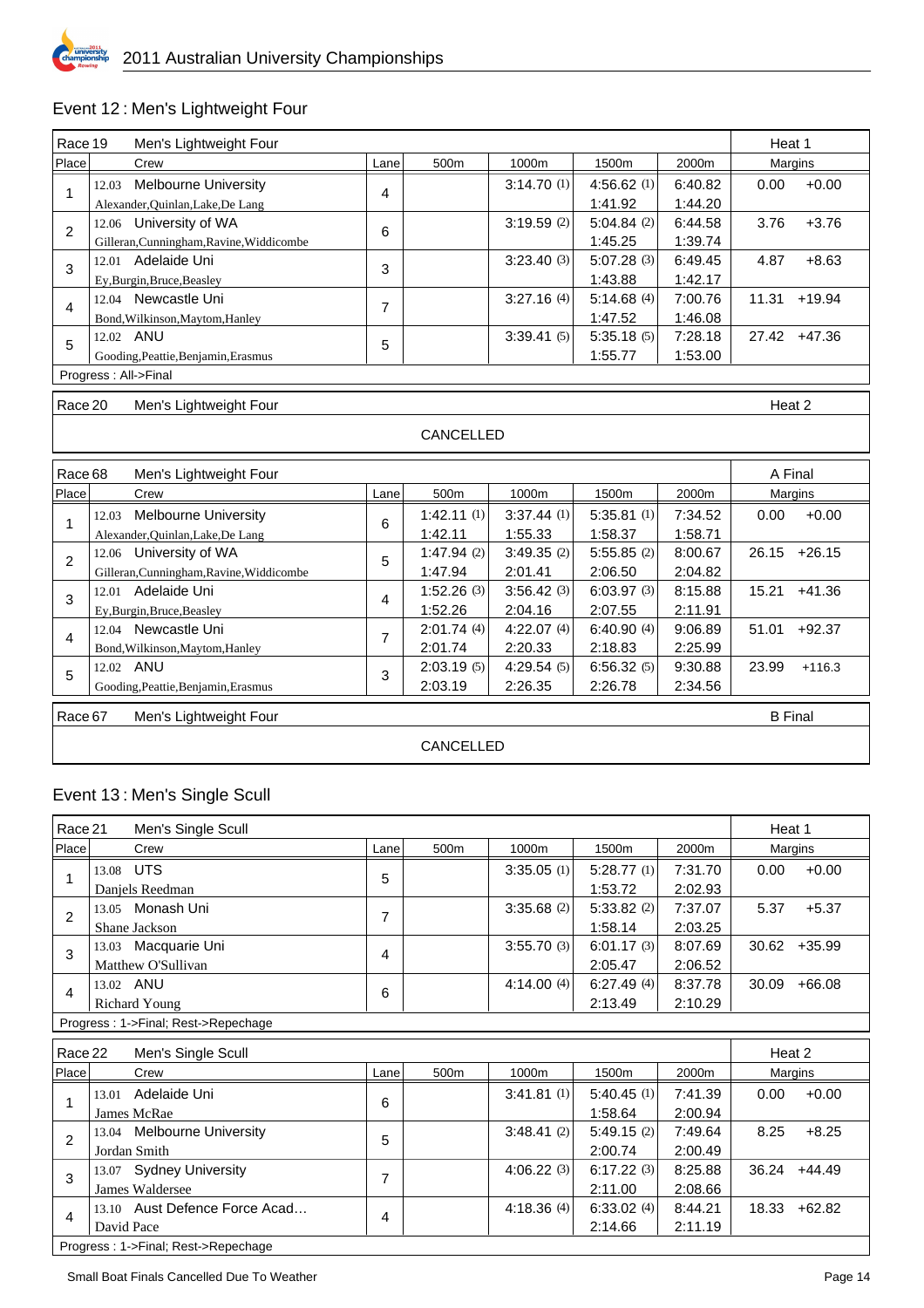

| Race 39<br>Men's Single Scull<br>Repechage 1 |            |                                           |                |                  |               |            |         |                |          |
|----------------------------------------------|------------|-------------------------------------------|----------------|------------------|---------------|------------|---------|----------------|----------|
| Place                                        |            | Crew                                      | Lane           | 500 <sub>m</sub> | 1000m         | 1500m      | 2000m   | <b>Margins</b> |          |
|                                              | 13.05      | Monash Uni                                | 6              |                  | 3:46.04(1)    | 5:51.28(1) | 8:00.25 | 0.00           | $+0.00$  |
|                                              |            | Shane Jackson                             |                |                  |               | 2:05.24    | 2:08.97 |                |          |
| $\overline{2}$                               |            | 13.04 Melbourne University                | 5              |                  | 3:52.99(2)    | 5:59.39(2) | 8:02.69 | 2.44           | $+2.44$  |
|                                              |            | Jordan Smith                              |                |                  |               | 2:06.40    | 2:03.30 |                |          |
| 3                                            |            | 13.07 Sydney University                   | $\overline{7}$ |                  | 4:05.57 $(3)$ | 6:14.21(3) | 8:23.94 | 21.25          | $+23.69$ |
|                                              |            | James Waldersee                           |                |                  |               | 2:08.64    | 2:09.73 |                |          |
| $\overline{4}$                               | 13.03      | Macquarie Uni                             | 4              |                  | 4:09.36 (4)   | 6:22.33(4) | 8:35.42 | 11.48          | $+35.17$ |
|                                              |            | Matthew O'Sullivan                        |                |                  |               | 2:12.97    | 2:13.09 |                |          |
| 5                                            |            | 13.02 ANU                                 | 8              |                  | 4:17.30 $(5)$ | 6:33.63(5) | 8:48.08 | 12.66          | $+47.83$ |
|                                              |            | <b>Richard Young</b>                      |                |                  |               | 2:16.33    | 2:14.45 |                |          |
| 6                                            |            | 13.10 Aust Defence Force Acad             | 3              |                  | 4:27.76 $(6)$ | 6:46.17(6) | 9:04.14 | 16.06          | $+63.89$ |
|                                              | David Pace |                                           |                |                  |               | 2:18.41    | 2:17.97 |                |          |
|                                              |            | Progress: 1,2,3,4->A Final; Rest->B Final |                |                  |               |            |         |                |          |
| Race 70                                      |            | Men's Single Scull                        |                |                  |               |            |         | A Final        |          |
|                                              |            |                                           |                | <b>CANCELLED</b> |               |            |         |                |          |
| Race 69                                      |            | Men's Single Scull                        |                |                  |               |            |         | <b>B</b> Final |          |
|                                              |            |                                           |                | <b>CANCELLED</b> |               |            |         |                |          |

# Event 14 : Women's Lightweight Single Scull

| Race 23          |       | Women's Lightweight Single Scull |                |                  |               |               |         | Heat 1 |             |
|------------------|-------|----------------------------------|----------------|------------------|---------------|---------------|---------|--------|-------------|
| Place            |       | Crew                             | Lane           | 500 <sub>m</sub> | 1000m         | 1500m         | 2000m   |        | Margins     |
|                  | 14.02 | <b>Melbourne University</b>      | 6              |                  | 4:09.45(1)    | 6:19.02(1)    | 8:28.52 | 0.00   | $+0.00$     |
|                  |       | Alice Mcnamara                   |                |                  |               | 2:09.57       | 2:09.50 |        |             |
| $\overline{2}$   | 14.03 | <b>Sydney University</b>         | $\overline{7}$ |                  | 4:15.63 $(2)$ | 6:26.60 $(2)$ | 8:34.42 | 5.90   | $+5.90$     |
|                  |       | Katharine McKeever*              |                |                  |               | 2:10.97       | 2:07.82 |        |             |
| 3                | 14.05 | University of WA                 | 5              |                  | 4:31.09(3)    | 6:52.93(3)    | 9:13.30 | 38.88  | $+44.78$    |
|                  |       | Issy Whittaker                   |                |                  |               | 2:21.84       | 2:20.37 |        |             |
| 4                | 14.01 | Adelaide Uni                     | 3              |                  | 4:46.33(5)    | 7:12.84(5)    | 9:38.76 | 25.46  | $+70.24$    |
|                  |       | Anna Collins                     |                |                  |               | 2:26.51       | 2:25.92 |        |             |
| 5                |       | 14.04 Uni of SA                  | 4              |                  | 4:43.91(4)    | 7:12.48(4)    | 9:39.25 | 0.49   | +70.73      |
|                  |       | Alex Daniel                      |                |                  |               | 2:28.57       | 2:26.77 |        |             |
|                  |       | Progress: All->Final             |                |                  |               |               |         |        | *substitute |
| Race 24          |       | Women's Lightweight Single Scull |                |                  |               |               |         | Heat 2 |             |
|                  |       |                                  |                | <b>CANCELLED</b> |               |               |         |        |             |
|                  |       |                                  |                |                  |               |               |         |        |             |
| Race 71          |       | Women's Lightweight Single Scull |                |                  |               |               |         |        | Final       |
| <b>CANCELLED</b> |       |                                  |                |                  |               |               |         |        |             |

#### Event 15 : Women's Coxed Four

|       | Race 25<br>Women's Coxed Four                    |   |  |            |            | Heat 1  |       |          |
|-------|--------------------------------------------------|---|--|------------|------------|---------|-------|----------|
| Place | 500m<br>1000m<br>1500m<br>2000m<br>Crew<br>Lane  |   |  |            | Margins    |         |       |          |
|       | <b>Melbourne University</b><br>15.03             | 6 |  | 3:47.31(1) | 5:45.48(1) | 7:44.56 | 0.00  | $+0.00$  |
|       | Sutherland, Ward, Webley, Sutherland, c: Rickard |   |  |            | 1:58.17    | 1:59.08 |       |          |
|       | <b>Sydney University</b><br>15.06                | ⇁ |  | 3:56.79(2) | 5:57.56(2) | 7:59.03 | 14.47 | $+14.47$ |
|       | Fick, Cavanagh, Beale, Traill, c: Fick           |   |  |            | 2:00.77    | 2:01.47 |       |          |
| 3     | Monash Uni<br>15.04                              | 5 |  | 4:04.66(3) | 6:11.16(3) | 8:15.51 | 16.48 | $+30.95$ |
|       | Thorbecke, Jones, Lam, Hatherley, c: Pineo       |   |  |            | 2:06.50    | 2:04.35 |       |          |
| 4     | ANU<br>15.02                                     |   |  | 4:08.30(4) | 6:13.72(4) | 8:20.63 | 5.12  | $+36.07$ |
|       | Williams, McFadden, Lawrence, Cowan, c: Deegan   | 4 |  |            | 2:05.42    | 2:06.91 |       |          |
|       | Progress: 1->Final; Rest->Repechage              |   |  |            |            |         |       |          |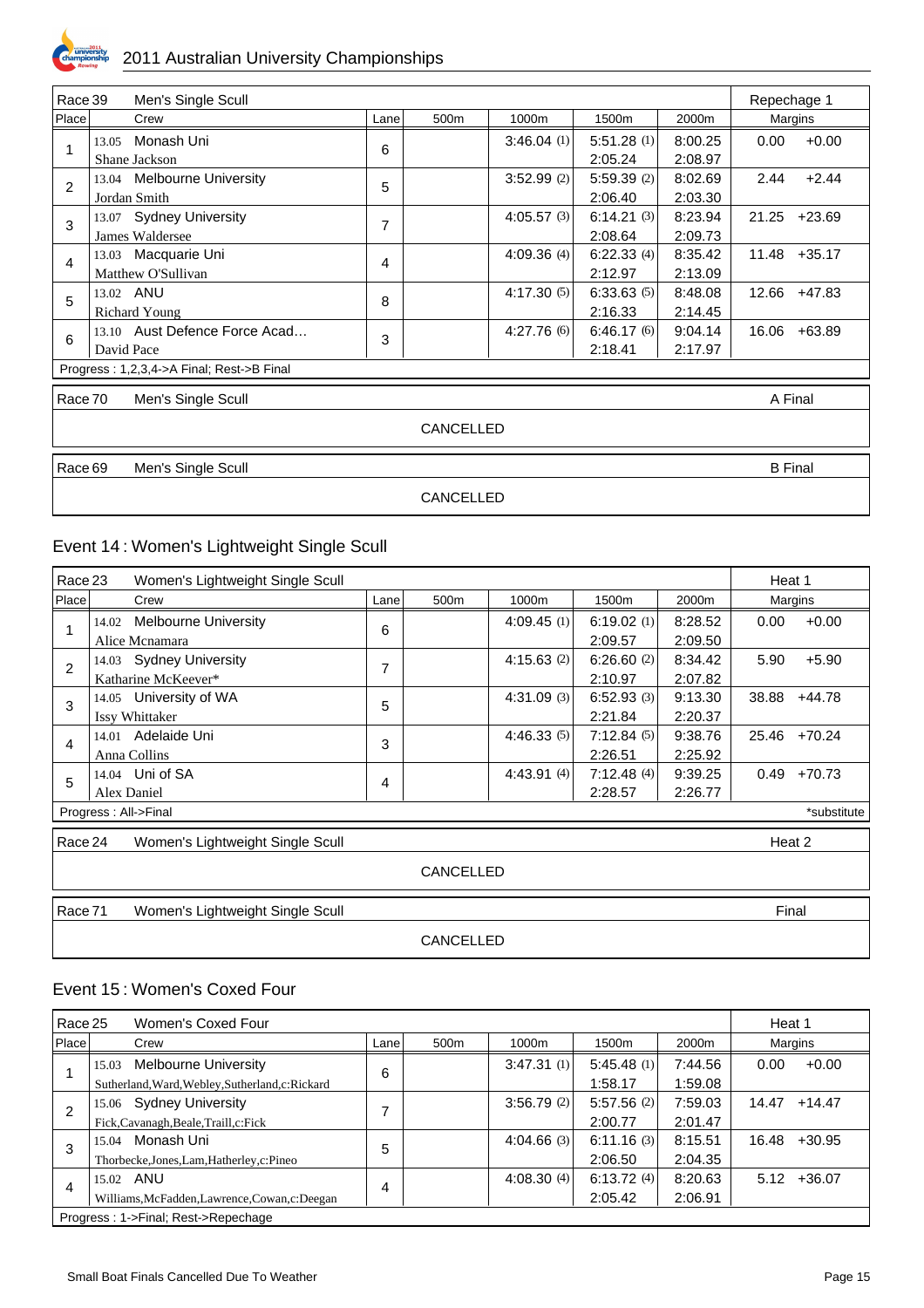

| Race 26        | Women's Coxed Four                                      |                |               |             |             |          | Heat 2      |                |
|----------------|---------------------------------------------------------|----------------|---------------|-------------|-------------|----------|-------------|----------------|
| Place          | Crew                                                    | Lane           | 500m          | 1000m       | 1500m       | 2000m    |             | Margins        |
|                | 15.08 University of WA                                  |                |               | 3:50.63(1)  | 5:50.86(1)  | 7:48.56  | 0.00        | $+0.00$        |
| 1              | Adamson, Travaglione, Smith, Baker, c: Ravine           | 4              |               |             | 2:00.23     | 1:57.70  |             |                |
|                | 15.01 Adelaide Uni                                      |                |               | 3:50.97(2)  | 5:53.16(2)  | 7:51.52  | 2.96        | $+2.96$        |
| $\overline{2}$ | Chamberlayne, Paterson, Wilkinson, Rosenblatt, c: Hanus | 5              |               |             | 2:02.19     | 1:58.36  |             |                |
| 3              | 15.07 Uni NSW                                           | $\overline{7}$ |               | 4:13.10 (4) | 6:23.85(3)  | 8:31.96  |             | 40.44 +43.40   |
|                | Green, Johnstone, Thiermann, Cocokios*, c: Brodie       |                |               |             | 2:10.75     | 2:08.11  |             |                |
| 4              | 15.05 Newcastle Uni                                     | 6              |               | 4:12.38(3)  | 6:27.03(4)  | 8:36.34  |             | $4.38 + 47.78$ |
|                | Davis, Richardson, Mujic, Pianca, c: Bollinger          |                |               |             | 2:14.65     | 2:09.31  |             |                |
|                | Progress: 1->Final; Rest->Repechage                     |                |               |             |             |          |             | *substitute    |
| Race 40        | Women's Coxed Four                                      |                |               |             |             |          | Repechage 1 |                |
| Place          | Crew                                                    | Lane           | 500m          | 1000m       | 1500m       | 2000m    |             | Margins        |
|                | 15.01 Adelaide Uni                                      |                |               | 3:57.06(1)  | 5:59.95(1)  | 8:03.41  | 0.00        | $+0.00$        |
| 1              | Chamberlayne, Paterson, Wilkinson, Rosenblatt, c: Hanus | 6              |               |             | 2:02.89     | 2:03.46  |             |                |
|                | 15.06 Sydney University                                 |                |               | 4:00.80(2)  | 6:05.24(2)  | 8:09.99  | 6.58        | $+6.58$        |
| $\overline{2}$ | Fick, Cavanagh, Beale, Traill, c: Fick                  | 5              |               |             | 2:04.44     | 2:04.75  |             |                |
|                | 15.04 Monash Uni                                        |                |               | 4:10.34(3)  | 6:20.27(3)  | 8:27.78  |             | 17.79 +24.37   |
| 3              | Thorbecke, Jones, Lam, Hatherley, c: Pineo              | $\overline{7}$ |               |             | 2:09.93     | 2:07.51  |             |                |
| 4              | 15.02 ANU                                               | 3              |               | 4:20.48(4)  | 6:29.26(4)  | 8:40.30  |             | 12.52 +36.89   |
|                | Williams, McFadden, Lawrence, Cowan, c: Deegan          |                |               |             | 2:08.78     | 2:11.04  |             |                |
| 5              | 15.05 Newcastle Uni                                     | 8              |               | 4:20.76(5)  | 6:36.75(5)  | 8:52.39  |             | 12.09 +48.98   |
|                | Davis, Richardson, Mujic, Pianca, c: Bollinger          |                |               |             | 2:15.99     | 2:15.64  |             |                |
| 6              | 15.07 Uni NSW                                           | 4              |               | 4:26.73 (6) | 6:43.68(6)  | 8:57.93  |             | $5.54 + 54.52$ |
|                | Green, Johnstone, Thiermann, Cocokios*, c: Brodie       |                |               |             | 2:16.95     | 2:14.25  |             |                |
|                | Progress: 1,2,3,4->A Final; Rest->B Final               |                |               |             |             |          |             | *substitute    |
| Race 73        | Women's Coxed Four                                      |                |               |             |             |          | A Final     |                |
| Place          | Crew                                                    | Lane           | 500m          | 1000m       | 1500m       | 2000m    |             | Margins        |
|                | 15.03 Melbourne University                              |                | 1:51.80(1)    | 4:07.00(1)  | 6:28.68(1)  | 8:44.05  | 0.00        | $+0.00$        |
| 1              | Sutherland, Ward, Webley, Sutherland, c: Rickard        | 5              | 1:51.80       | 2:15.20     | 2:21.68     | 2:15.37  |             |                |
|                | 15.08 University of WA                                  |                | 1:58.17(2)    | 4:19.25(2)  | 6:49.32(2)  | 9:12.47  |             | 28.42 +28.42   |
| $\overline{2}$ | Adamson, Travaglione, Smith, Baker, c: Ravine           | 6              | 1:58.17       | 2:21.08     | 2:30.07     | 2:23.15  |             |                |
| 3              | 15.01 Adelaide Uni                                      | 4              | 2:04.49(3)    | 4:29.16(3)  | 6:57.76(3)  | 9:23.95  |             | 11.48 +39.90   |
|                | Chamberlayne, Paterson, Wilkinson, Rosenblatt, c: Hanus |                | 2:04.49       | 2:24.67     | 2:28.60     | 2:26.19  |             |                |
| 4              | 15.06 Sydney University                                 | 7              | 2:04.53(4)    | 4:36.76 (4) | 7:13.90(4)  | 9:43.90  |             | 19.95 +59.85   |
|                | Fick, Cavanagh, Beale, Traill, c: Fick                  |                | 2:04.53       | 2:32.23     | 2:37.14     | 2:30.00  |             |                |
| 5              | 15.02 ANU                                               | $\,8\,$        | 2:32.04(6)    | 5:22.80 (6) | 8:09.27(5)  | 10:47.15 | 63.25       | $+123.1$       |
|                | Williams, McFadden, Lawrence, Cowan, c: Deegan          |                | 2:32.04       | 2:50.76     | 2:46.47     | 2:37.88  |             |                |
| 6              | 15.04 Monash Uni                                        | 3              | 2:19.66(5)    | 5:13.58(5)  | 8:13.89 (6) | 10:56.15 | 9.00        | $+132.1$       |
|                | Thorbecke, Jones, Lam, Hatherley, c: Pineo              |                | 2:19.66       | 2:53.92     | 3:00.31     | 2:42.26  |             |                |
| Race 72        | Women's Coxed Four                                      |                |               |             |             |          |             | <b>B</b> Final |
| Place          | Crew                                                    | Lane           | 500m          | 1000m       | 1500m       | 2000m    |             | Margins        |
| 1              | Uni NSW<br>15.07                                        | 6              | $2:55.84$ (2) | 5:38.29(2)  |             | 11:24.30 | 0.00        | $+0.00$        |
|                | Green, Johnstone, Thiermann, Cocokios*, c: Brodie       |                | 2:55.84       | 2:42.45     |             |          |             |                |
| $\overline{2}$ | 15.05 Newcastle Uni                                     | 5              | 2:40.55(1)    | 5:38.29(1)  | 8:33.25     | 12:17.24 | 52.94       | $+52.94$       |
|                | Davis, Richardson, Mujic, Pianca, c: Bollinger          |                | 2:40.55       | 2:57.74     | 2:54.96     | 3:43.99  |             |                |
|                |                                                         |                |               |             |             |          |             | *substitute    |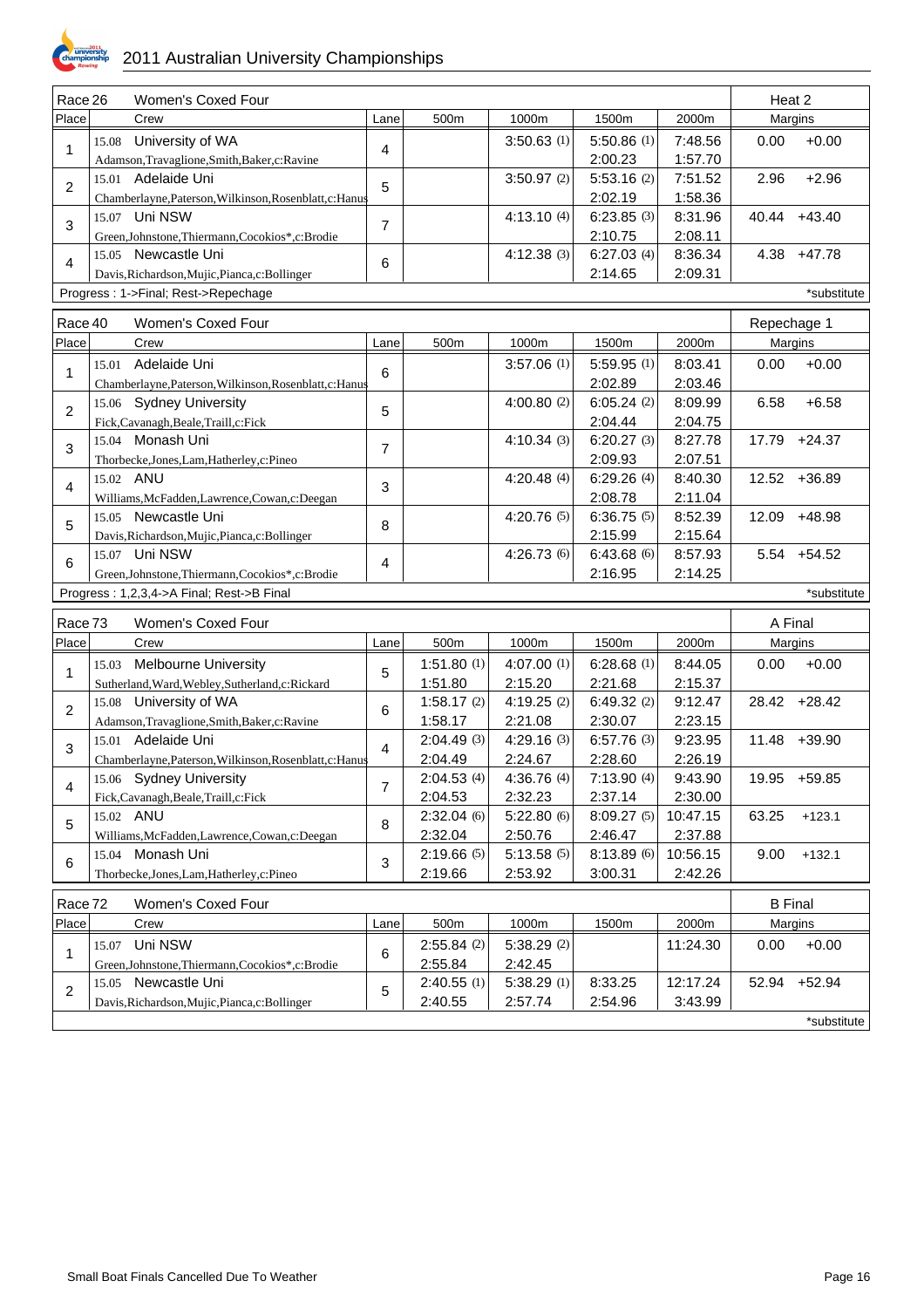

# Event 16 : Men's Eight

|                | Race 27<br>Men's Eight                                 |                |      |            |             |         |             | Heat 1         |  |
|----------------|--------------------------------------------------------|----------------|------|------------|-------------|---------|-------------|----------------|--|
| Place          | Crew                                                   | Lane           | 500m | 1000m      | 1500m       | 2000m   |             | Margins        |  |
|                | <b>Melbourne University</b><br>16.03                   |                |      |            |             |         |             |                |  |
| 1              | Cleaver, Hookway, Booth, Sweeney,                      | 4              |      | 2:53.73(1) | 4:25.48(1)  | 5:57.64 | 0.00        | $+0.00$        |  |
|                | Marburg, McKenzie-McHarg, Larkins, De Lang, c: Sloss   |                |      |            | 1:31.75     | 1:32.16 |             |                |  |
|                | 16.01 Adelaide Uni                                     |                |      |            |             |         |             |                |  |
| $\overline{2}$ | Evans, Gotley, Ward, Volker,                           | $\overline{7}$ |      | 2:57.63(2) | 4:33.19(2)  | 6:01.86 | 4.22        | +4.22          |  |
|                | Kinnear, Richardt, McRae, Maddern, c: Hyde             |                |      |            | 1:35.56     | 1:28.67 |             |                |  |
|                | 16.02 ANU                                              |                |      |            |             |         |             |                |  |
| 3              | Conolan, Maier, Wright, Wright,                        | 5              |      | 3:08.96(3) | 4:45.96(3)  | 6:21.54 | 19.68       | $+23.90$       |  |
|                | Owen, Harris*, Buckland, Purnell, c: Gooding           |                |      |            | 1:37.00     | 1:35.58 |             |                |  |
|                | University of NSW<br>16.07                             |                |      |            |             |         |             |                |  |
| 4              | Couch, Selbie, Todd, Hannaford,                        | 6              |      | 3:10.51(4) | 4:48.27(4)  | 6:27.85 | 6.31        | $+30.21$       |  |
|                | Birtwhistle, Sykes, Mimberg, Thomson, c: Brodie        |                |      |            | 1:37.76     | 1:39.58 |             |                |  |
|                | Progress: 1->Final; Rest->Repechage                    |                |      |            |             |         |             | *substitute    |  |
| Race 28        | Men's Eight                                            |                |      |            |             |         | Heat 2      |                |  |
| Place          | Crew                                                   | Lane           | 500m | 1000m      | 1500m       | 2000m   |             | Margins        |  |
|                | Sydney Uni<br>16.06                                    |                |      |            |             |         |             |                |  |
| 1              | Goswell, Keene, Waddell*, Goddard,                     | 5              |      | 3:02.18(1) | 4:36.08(1)  | 6:09.29 | 0.00        | $+0.00$        |  |
|                | #dwards, De Carvalho, Waldersee*, Belonogoff, c: Raven |                |      |            | 1:33.90     | 1:33.21 |             |                |  |
|                | 16.08 UTS                                              |                |      |            |             |         |             |                |  |
| $\overline{2}$ | Reedman, Zuk, Moore, Woodward,                         | $\overline{7}$ |      | 3:04.61(2) | 4:39.46(2)  | 6:13.41 | 4.12        | $+4.12$        |  |
|                | Bowditch, Blacklaw, Playfair, Marriott, c: Clarke      |                |      |            | 1:34.85     | 1:33.95 |             |                |  |
|                | 16.04 Monash Uni                                       |                |      |            |             |         |             |                |  |
| 3              | Tyers, O'Bryan, Jackson, Hooper,                       | 6              |      | 3:04.88(3) | 4:41.95(3)  | 6:19.18 | 5.77        | $+9.89$        |  |
|                | Matthews, White*, White*, Sherwin, c: Klisaris         |                |      |            | 1:37.07     | 1:37.23 |             |                |  |
|                | 16.05 Newcastle Uni                                    |                |      |            |             |         |             |                |  |
| 4              | Bond, Wilkinson, Dupont, Bobrowski,                    | 4              |      | 3:15.30(4) | 4:58.44(4)  | 6:38.33 | 19.15       | $+29.04$       |  |
|                | Nelson, Copeman, Maytom, Hanley, c: Holmes             |                |      |            | 1:43.14     | 1:39.89 |             |                |  |
|                | Progress: 1->Final; Rest->Repechage                    |                |      |            |             |         |             | *substitute    |  |
| Race 41        | Men's Eight                                            |                |      |            |             |         | Repechage 1 |                |  |
| Place          | Crew                                                   | Lane           | 500m | 1000m      | 1500m       | 2000m   |             | Margins        |  |
|                | Adelaide Uni<br>16.01                                  |                |      |            |             |         |             |                |  |
| 1              | Evans, Gotley, Ward, Volker,                           | 5              |      | 3:03.39(1) | 4:39.54(1)  | 6:15.64 | 0.00        | $+0.00$        |  |
|                | Kinnear, Richardt, McRae, Maddern, c: Hyde             |                |      |            | 1:36.15     | 1:36.10 |             |                |  |
|                | 16.02 ANU                                              |                |      |            |             |         |             |                |  |
| 2              | Conolan, Maier, Wright, Wright,                        | $\overline{7}$ |      | 3:09.09(2) | 4:46.44(2)  | 6:21.81 | 6.17        | $+6.17$        |  |
|                | Owen, Harris*, Buckland, Purnell, c: Gooding           |                |      |            | 1:37.35     | 1:35.37 |             |                |  |
|                | 16.08 UTS                                              |                |      |            |             |         |             |                |  |
| 3              | Reedman, Zuk, Moore, Woodward,                         | 6              |      | 3:13.83(4) | 4:52.37 (4) | 6:26.85 |             | $5.04$ +11.21  |  |
|                | Bowditch, Blacklaw, Playfair, Marriott, c: Clarke      |                |      |            | 1:38.54     | 1:34.48 |             |                |  |
|                | 16.04 Monash Uni                                       |                |      |            |             |         |             |                |  |
| 4              | Tyers, O'Bryan, Jackson, Hooper,                       | 4              |      | 3:10.89(3) | 4:51.97(3)  | 6:29.20 |             | $2.35 + 13.56$ |  |
|                | Matthews, White*, White*, Sherwin, c: Klisaris         |                |      |            | 1:41.08     | 1:37.23 |             |                |  |
|                | University of NSW<br>16.07                             |                |      |            |             |         |             |                |  |
| 5              | Couch, Selbie, Todd, Hannaford,                        | 3              |      | 3:15.76(5) | 4:56.79 (5) | 6:36.33 |             | $7.13 +20.69$  |  |
|                | Birtwhistle, Sykes, Mimberg, Thomson, c: Brodie        |                |      |            | 1:41.03     | 1:39.54 |             |                |  |
|                | 16.05 Newcastle Uni                                    |                |      |            |             |         |             |                |  |
| 6              | Bond, Wilkinson, Dupont, Bobrowski,                    | 8              |      | 3:24.47(6) | 5:11.56(6)  | 6:51.53 | 15.20       | $+35.89$       |  |
|                | Nelson, Copeman, Maytom, Hanley, c: Holmes             |                |      |            | 1:47.09     | 1:39.97 |             |                |  |
|                | Progress: 1,2,3,4->A Final; Rest->B Final              |                |      |            |             |         |             | *substitute    |  |